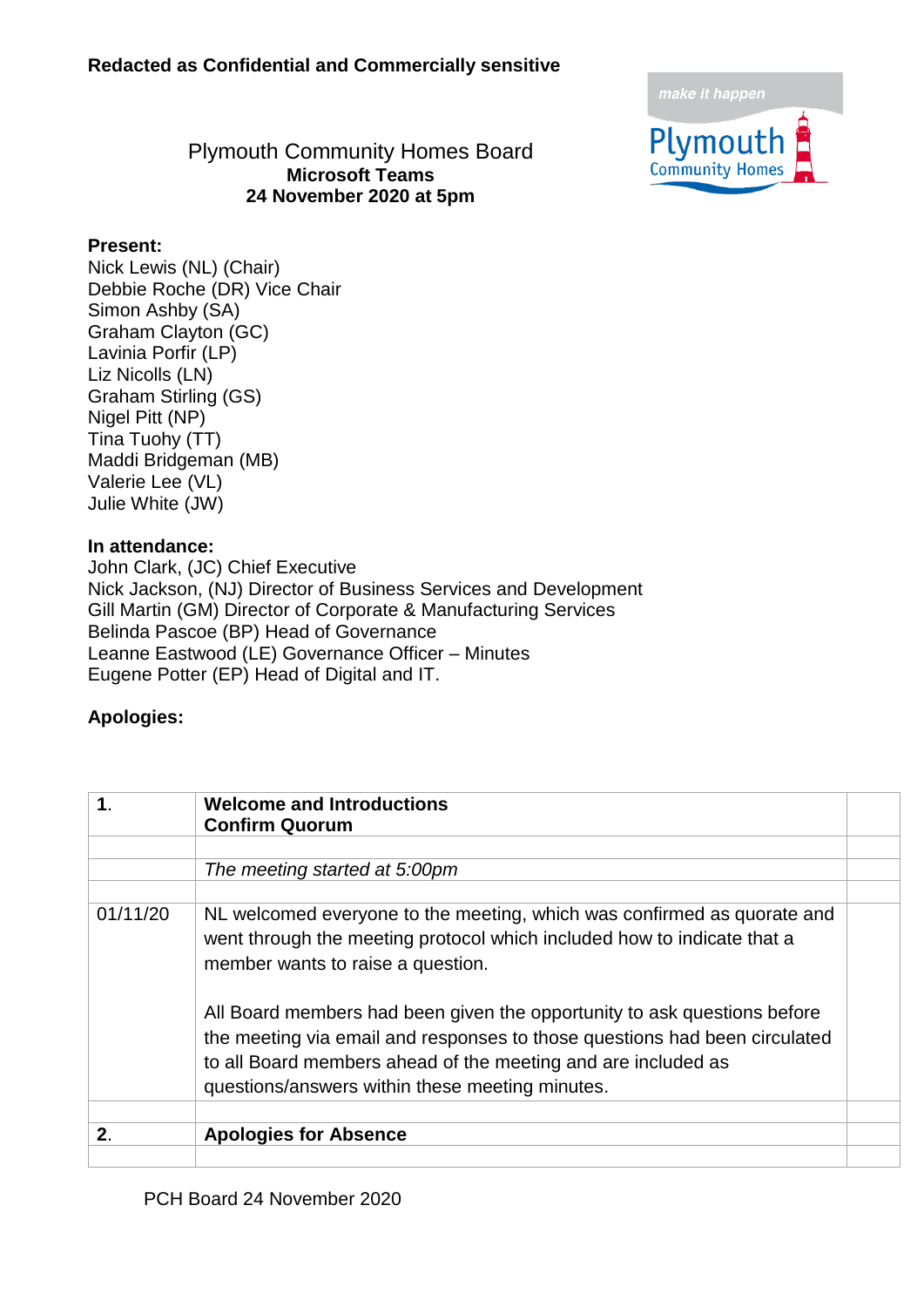| 02/11/20       | Apologies for Absence there we no apologies for absence.                                                                                                                                                                                                                                                                                                                                                                                                                                                                                                                    |  |
|----------------|-----------------------------------------------------------------------------------------------------------------------------------------------------------------------------------------------------------------------------------------------------------------------------------------------------------------------------------------------------------------------------------------------------------------------------------------------------------------------------------------------------------------------------------------------------------------------------|--|
| 3.             | <b>Declarations of Interest</b>                                                                                                                                                                                                                                                                                                                                                                                                                                                                                                                                             |  |
| 03/11/20       | The guidance on declaring an interest was noted.                                                                                                                                                                                                                                                                                                                                                                                                                                                                                                                            |  |
| 4.             | Minutes of the Previous Meeting. 15 September 2020                                                                                                                                                                                                                                                                                                                                                                                                                                                                                                                          |  |
|                |                                                                                                                                                                                                                                                                                                                                                                                                                                                                                                                                                                             |  |
| 04/11/20       | The minutes from the meeting on the 15 September 2020 were considered<br>and it was <b>agreed</b> that they were an accurate record of the meeting and<br>could be signed by the chair electronically. It was noted that all papers were<br>published in the same manner as normal and board members were given an<br>opportunity to submit questions relating to the papers being presented by<br>email. The responses to these questions had been circulated to all Board<br>members before the meeting and were included in these minutes as a record<br>of the meeting. |  |
| 5              | Redacted written resolutions of Previous meeting 15 September 2020.                                                                                                                                                                                                                                                                                                                                                                                                                                                                                                         |  |
|                |                                                                                                                                                                                                                                                                                                                                                                                                                                                                                                                                                                             |  |
| 05/11/20       | The proposed redactions were reviewed and approved by the PCH Board<br>these will be published on the PCH Website in line with the PCH<br>Transparency policy.                                                                                                                                                                                                                                                                                                                                                                                                              |  |
|                |                                                                                                                                                                                                                                                                                                                                                                                                                                                                                                                                                                             |  |
| 06/11/20       | It was noted that the resolutions relating to the Business Plan and Extended<br>Development Strategy had been redacted. Whilst it was accepted that the<br>discussions were redacted for reasons of commercial confidentiality, NP had<br>suggested that the resolutions could be published.<br>It was agreed that Board resolutions would be published where appropriate,<br>as in this case, even if the full discussion had been redacted                                                                                                                                |  |
|                |                                                                                                                                                                                                                                                                                                                                                                                                                                                                                                                                                                             |  |
| 6.<br>07/11/20 | <b>Matters Arising - None</b>                                                                                                                                                                                                                                                                                                                                                                                                                                                                                                                                               |  |
|                |                                                                                                                                                                                                                                                                                                                                                                                                                                                                                                                                                                             |  |
| 7.             | <b>Minute Action and Resolution Tracker.</b>                                                                                                                                                                                                                                                                                                                                                                                                                                                                                                                                |  |
| 08/11/20       | The Minute action and resolution tracker was reviewed and updates were<br>provided on three items. This resulted in one action being closed and revised<br>timescales being confirmed on the others which would be updated on the<br>log.                                                                                                                                                                                                                                                                                                                                   |  |
| 09/11/20       | The following question was raised:                                                                                                                                                                                                                                                                                                                                                                                                                                                                                                                                          |  |
|                | In relation to the action relating to adding the zero carbon agenda to the<br>strategic risk register, and whilst it is recognised that we do not have clarity<br>yet regarding the timescales for various elements of the green homes / zero<br>carbon agenda is there an opportunity to document our current working                                                                                                                                                                                                                                                      |  |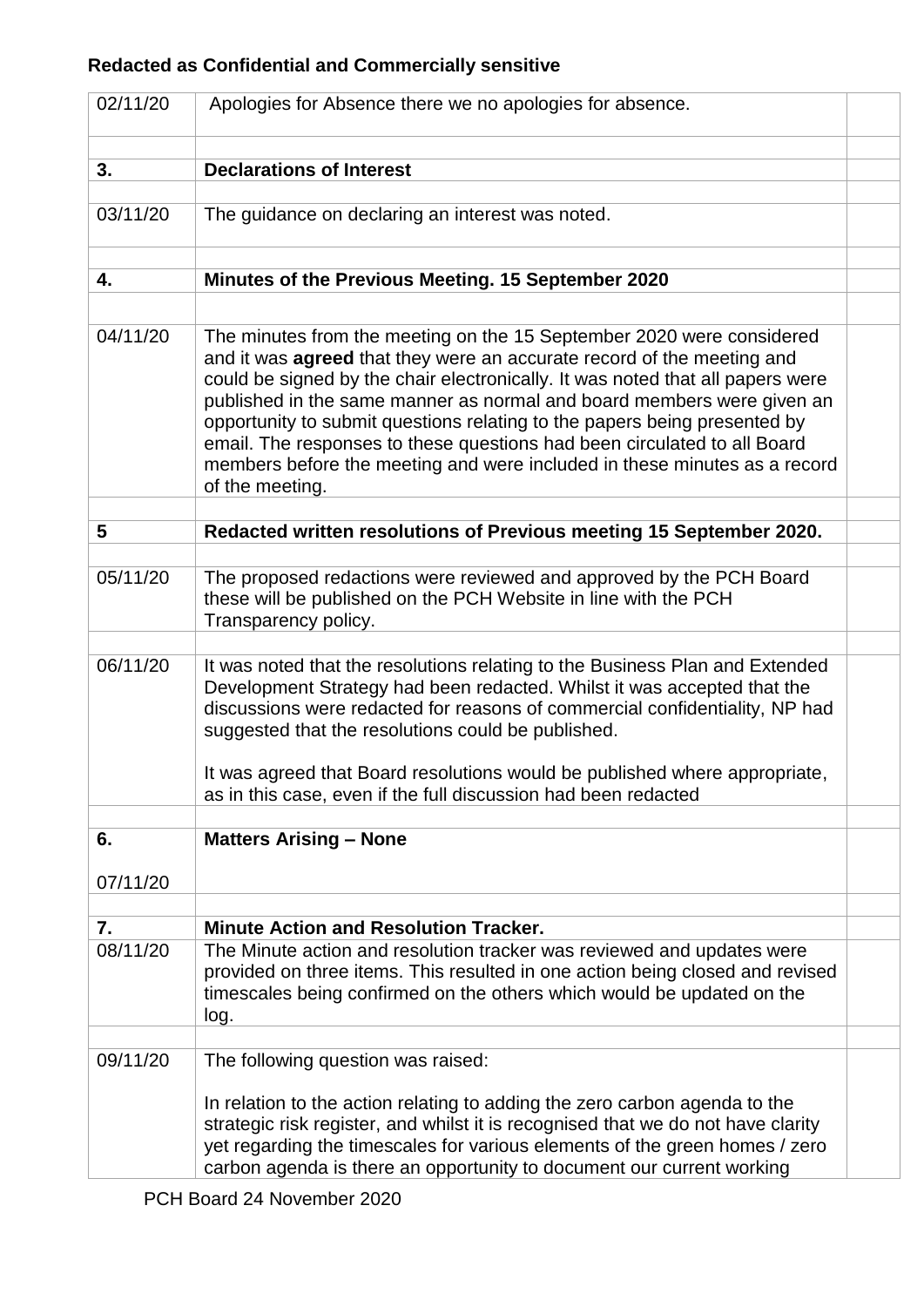|                | assumptions in order to understand the potential scale of costs and when             |  |
|----------------|--------------------------------------------------------------------------------------|--|
|                | they might be incurred. This may guide our decision making at this stage and         |  |
|                | it would be great to be on the front foot and to be aligned on some key              |  |
|                | principles.                                                                          |  |
|                |                                                                                      |  |
|                | In response, the Board were advised that the plan arising from the Stock             |  |
|                | Condition Survey was built with contingencies which mean that funding for a          |  |
|                | decarbonisation programme should be covered, including retrofit. However,            |  |
|                | there is also a possibility of grant funding being released by the Government.       |  |
|                |                                                                                      |  |
|                | There is a working group evaluating our strategy in relation to retrofit of          |  |
|                | existing homes. It is too early to know for certain if the provisions in the plan    |  |
|                | will be sufficient to meet future retrofit initiatives as the technology is still in |  |
|                | early stages and not yet at the point of mass production which should in turn        |  |
|                | reduce costs.                                                                        |  |
|                |                                                                                      |  |
|                |                                                                                      |  |
| 8.             | <b>Decisions since last meeting- None</b>                                            |  |
| 10/11/20       |                                                                                      |  |
|                |                                                                                      |  |
| 9.             | Briefing papers since last meeting:- None                                            |  |
| 11/11/20       |                                                                                      |  |
|                |                                                                                      |  |
| 10.            | <b>Chairs Urgent Business -</b>                                                      |  |
| 12/11/20       |                                                                                      |  |
|                | The Chair advised the board on the proposal to repeat the contributions to           |  |
|                | the key local food charities we work with in the City over the Christmas             |  |
|                | period these are :                                                                   |  |
|                |                                                                                      |  |
|                | <b>Plymouth Foodbank</b>                                                             |  |
|                | <b>Tamar Grow Local</b>                                                              |  |
|                |                                                                                      |  |
|                | Age Concern Plymouth<br>Devon & Cornwall Food Action                                 |  |
|                | Provide Devon                                                                        |  |
|                |                                                                                      |  |
|                | The donations would be at the same level as the first lockdown (c£45k) with          |  |
|                | the aim to help key charities in the city have the capacity and financial            |  |
|                |                                                                                      |  |
|                | security to support our residents and other local people who are struggling          |  |
|                | throughout this time and beyond. This was within officer delegations.                |  |
|                |                                                                                      |  |
|                | The Board were supportive of this proposal.                                          |  |
| 11.            | <b>Committee Minutes Circulated-</b>                                                 |  |
|                |                                                                                      |  |
|                |                                                                                      |  |
| 13/11/20       | <b>ARC 13 November</b>                                                               |  |
|                | <b>CFC 6 November</b>                                                                |  |
|                | Regen & Energy 22 October                                                            |  |
|                |                                                                                      |  |
| 12<br>14/11/20 | CFC Update 6 November 2020 -                                                         |  |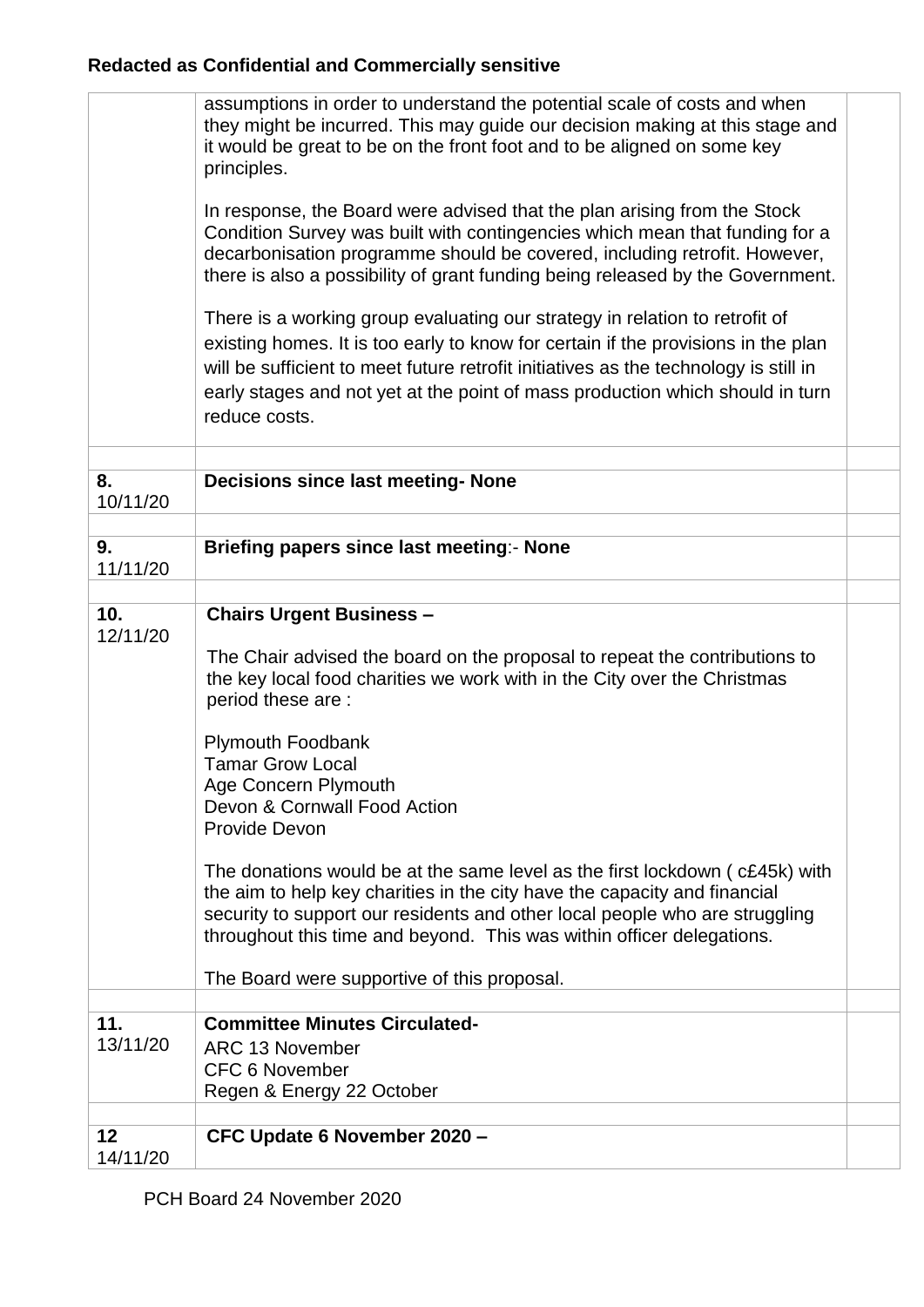| 13.2           | <b>Review of Business Continuity Strategy &amp; Policy.</b>                                                                                                                                                                                                                                                                                                                                                                                                                                                                                                                                                                                                                                                                                                                                                                                                                                                               |  |
|----------------|---------------------------------------------------------------------------------------------------------------------------------------------------------------------------------------------------------------------------------------------------------------------------------------------------------------------------------------------------------------------------------------------------------------------------------------------------------------------------------------------------------------------------------------------------------------------------------------------------------------------------------------------------------------------------------------------------------------------------------------------------------------------------------------------------------------------------------------------------------------------------------------------------------------------------|--|
| 17/11/20       | The PCH Board noted the Risk Appetite Review                                                                                                                                                                                                                                                                                                                                                                                                                                                                                                                                                                                                                                                                                                                                                                                                                                                                              |  |
|                |                                                                                                                                                                                                                                                                                                                                                                                                                                                                                                                                                                                                                                                                                                                                                                                                                                                                                                                           |  |
|                | At the Audit & Risk Committee meeting in July 2020, it was requested that<br>the Risk Appetite Statement and Matrix be reviewed at the next Board Away<br>Day which is currently proposed for January 2021, as such there were no<br>changes to note at this time                                                                                                                                                                                                                                                                                                                                                                                                                                                                                                                                                                                                                                                         |  |
| 16/11/20       | The Risk appetite review was presented to ARC on the 13 October 2020.<br>The report presented for review was the current Plymouth Community<br>Homes Risk appetite statement and scoring matrix.                                                                                                                                                                                                                                                                                                                                                                                                                                                                                                                                                                                                                                                                                                                          |  |
|                |                                                                                                                                                                                                                                                                                                                                                                                                                                                                                                                                                                                                                                                                                                                                                                                                                                                                                                                           |  |
| 13.1           | <b>Risk Appetite Review</b>                                                                                                                                                                                                                                                                                                                                                                                                                                                                                                                                                                                                                                                                                                                                                                                                                                                                                               |  |
|                | LN provided the Board with an update on the ARC meeting which had taken<br>place on the 13 October 2020 and aside from the papers that were being<br>presented today which she went through it was also noted that Mazars had<br>carried out a review on how Risk was managed at PCH to which they have<br>given substantial assurance.                                                                                                                                                                                                                                                                                                                                                                                                                                                                                                                                                                                   |  |
| 13<br>15/11/20 | ARC Chair's Update 13 October 2020 including items which are being<br>brought to this meeting for Board approval.                                                                                                                                                                                                                                                                                                                                                                                                                                                                                                                                                                                                                                                                                                                                                                                                         |  |
|                | The committee had also approved the Reasonable adaptations policy and a<br>revised Complaints and Compliments policy both of which supported our<br>residents.                                                                                                                                                                                                                                                                                                                                                                                                                                                                                                                                                                                                                                                                                                                                                            |  |
|                | In particular LP touched on three items which she wanted to bring to the<br>Board's attention:<br>New Home New You: The committee received an update on this project<br>which was in collaboration with PCC & Public Health England. The project<br>sought to engage residents when taking up a new tenancy to support them<br>in making changes to their life style- this could be giving up smoking or<br>healthy eating and to support this residents were provided with fresh<br>vegetables from Tamar Grown local. So far uptake to the scheme had been<br>low with only c200 people taking up the offer from over 1000 new tenancies.<br>It had been identified that at the start of the tenancy people had other<br>priorities related to moving home and it had been agreed that new tenants<br>would be introduced to the initiative one they had been given the opportunity<br>to settle in their home instead. |  |
|                | LP gave the Board an update on the last CFC meeting which took place on<br>the 6 November 2020 which included an overview of the papers that were<br>presented that included an update on MYPCH, welfare Reform and<br>Performance indicators.                                                                                                                                                                                                                                                                                                                                                                                                                                                                                                                                                                                                                                                                            |  |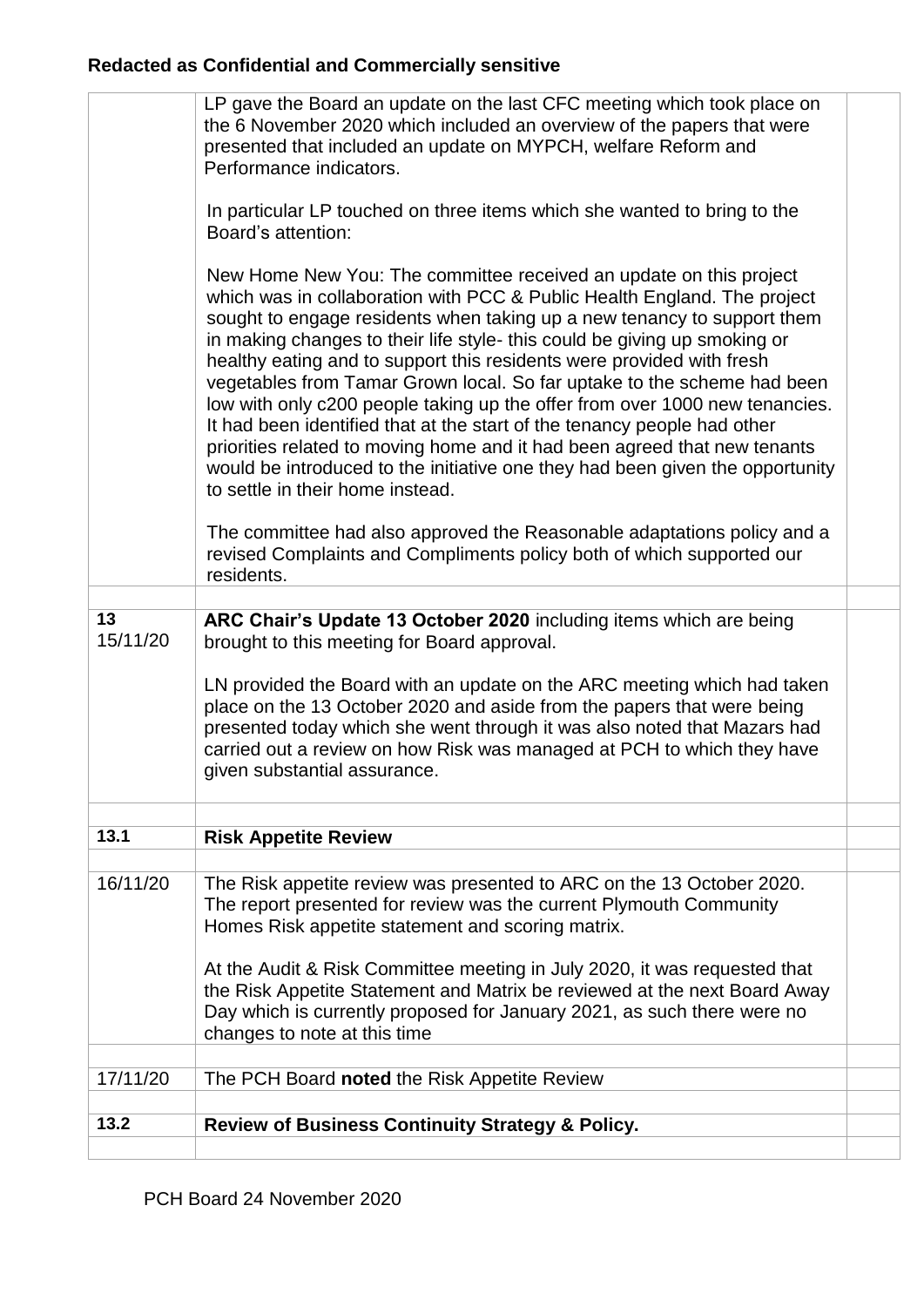| 18/11/20 | The Business Continuity Management Policy & Strategy Update had been<br>presented to the Audit & Risk Committee for monitoring.                                                                           |  |
|----------|-----------------------------------------------------------------------------------------------------------------------------------------------------------------------------------------------------------|--|
|          | The update was presented in line with the annual cycle of review and refined<br>in line with a continually maturing business continuity approach.                                                         |  |
|          | Changes were highlighted within the policy including:                                                                                                                                                     |  |
|          | Removal of reference to PCHMS<br>٠<br>Addition of Head of Property and Safety and Head of Strategic<br><b>Procurement to IRT Gold Team</b><br>Version control                                             |  |
| 20/11/20 | The PCH board approved the reviewed Business continuity Strategy &                                                                                                                                        |  |
|          | policy.                                                                                                                                                                                                   |  |
| 13.3     | <b>Review of Risk &amp; Opportunity Management Strategy</b>                                                                                                                                               |  |
|          |                                                                                                                                                                                                           |  |
| 21/11/20 | The Risk & Opportunity Management Strategy had been reviewed in line<br>with the annual or earlier if required agreed reporting timescale. There were<br>two minor refinements which had been highlighted |  |
|          | Version control<br>Removal of references to PCHMS                                                                                                                                                         |  |
| 22/11/20 | The PCH Board Noted the Review of Risk & Opportunity Management<br>Strategy.                                                                                                                              |  |
| 13.4     | <b>Strategic Risk Register Update</b>                                                                                                                                                                     |  |
| 23/11/20 |                                                                                                                                                                                                           |  |
|          | ARC considered the Strategic risk Register update which included two<br>changes to Risk scoring since the last update on the 28 July 2020.                                                                |  |
|          | Risk D (Covid) – Failure of cash flow / breach of covenants due                                                                                                                                           |  |
|          | to pandemic associated rent arrears and void properties - Overall                                                                                                                                         |  |
|          | risk score has decreased to 6 AMBER (3,2) from 8 AMBER (4,2)<br>Risk E (Covid) – Breach of employment legislation relating to                                                                             |  |
|          | furloughing / reinstatement of staff - REMOVED                                                                                                                                                            |  |
|          |                                                                                                                                                                                                           |  |
| 24/11/20 | The PCH Board noted the updated Risk Register                                                                                                                                                             |  |
| 13.5     | <b>Recovery Plan &amp; Asset &amp; liability Register</b>                                                                                                                                                 |  |
|          |                                                                                                                                                                                                           |  |
| 25/11/20 | The ARC had been provided with an update on the work that was being<br>undertaken to refresh the Recovery plan and Asset & Liabilities register.                                                          |  |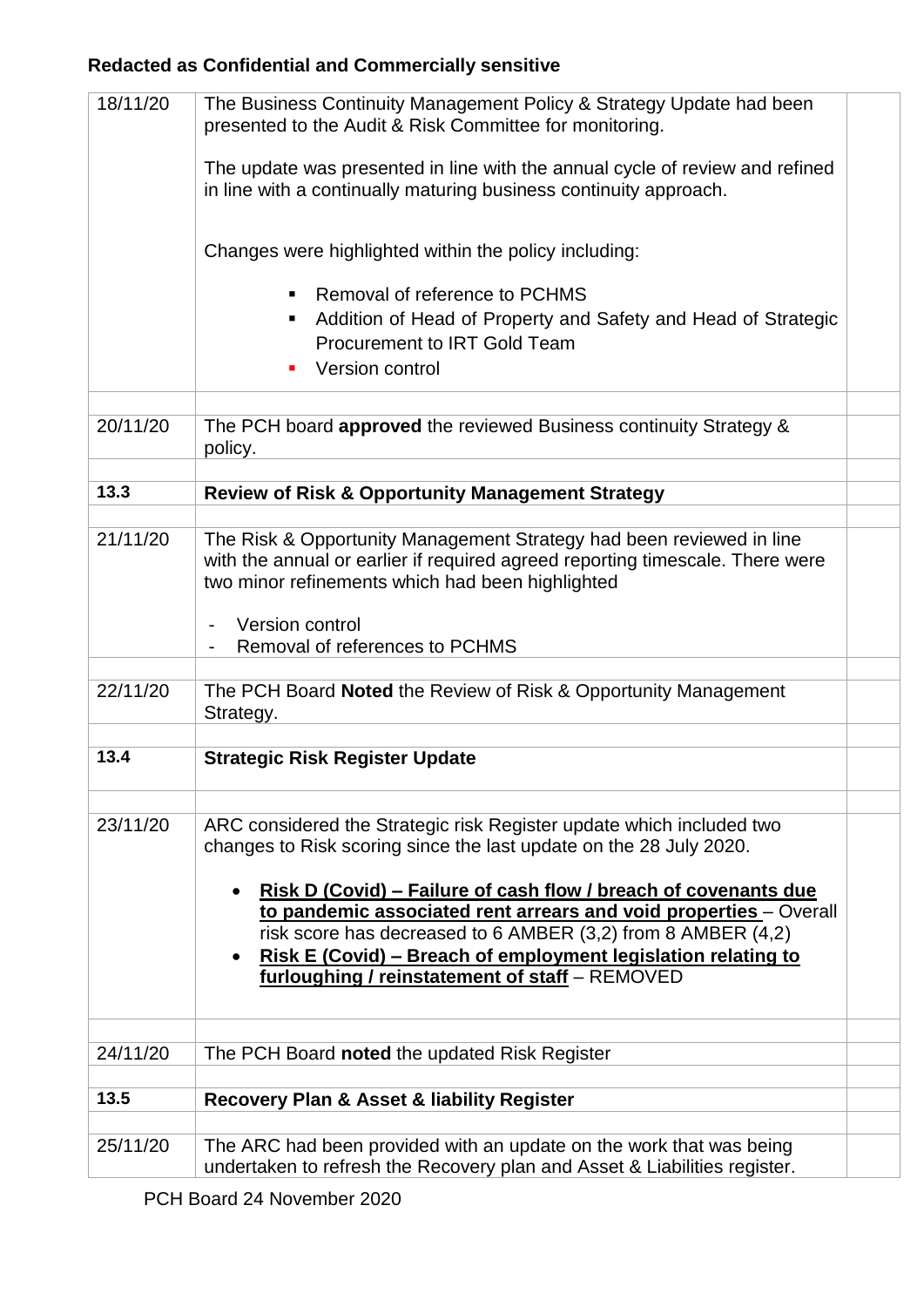|          | Assurance was provided that the Recovery plan in its current form remained<br>valid and can be implemented – additionally the Asset and Liabilities register<br>was updated monthly and remains valid and once the further changes that<br>were expected from the closure of PCH Manufacturing were included then<br>this would be brought back to ARC & Board in early 2021.                                                                                                                                                                                                                                                                                                                                                                                                                                                                                                                                                                                                                                        |  |
|----------|----------------------------------------------------------------------------------------------------------------------------------------------------------------------------------------------------------------------------------------------------------------------------------------------------------------------------------------------------------------------------------------------------------------------------------------------------------------------------------------------------------------------------------------------------------------------------------------------------------------------------------------------------------------------------------------------------------------------------------------------------------------------------------------------------------------------------------------------------------------------------------------------------------------------------------------------------------------------------------------------------------------------|--|
| 26/11/20 | The PCH board noted the contents of this report on the updating of the<br>Recovery Plan and Assets & Liabilities Register.                                                                                                                                                                                                                                                                                                                                                                                                                                                                                                                                                                                                                                                                                                                                                                                                                                                                                           |  |
|          |                                                                                                                                                                                                                                                                                                                                                                                                                                                                                                                                                                                                                                                                                                                                                                                                                                                                                                                                                                                                                      |  |
| 14       | <b>Development Committee update</b>                                                                                                                                                                                                                                                                                                                                                                                                                                                                                                                                                                                                                                                                                                                                                                                                                                                                                                                                                                                  |  |
| 27/11/20 | The Chair of Development Committee provided the following update to the<br>Board:<br>Since the Committee's previous meeting, Homes England (HE) has<br>announced its new affordable housing grant (AHG) funding programme for<br>the period 2022-2026/2028. This is also set out in the recently published<br>Social Housing White Paper. The Committee noted that £7.4bn will be<br>available for affordable homes outside London, both rented and for shared<br>ownership.<br>A new shared ownership model will be introduced, reducing the minimum<br>share from 25% to 10%; providing for staircasing (buying additional shares)<br>in increments of 1% rather than the current 10 percent and placing repair<br>liabilities on RPs rather than shared owners for 10 years. New affordable<br>rented homes will come with a 'right to shared ownership'. Grant funding will<br>no longer be available for 'regeneration projects' (such as North Prospect)<br>and rent conversion subsidy can no longer be used. |  |
|          | Good progress was now being made on the joint venture scheme with<br>Halsall Homes at Tamerton Foliot Road following the completion of the<br>planning agreement and formal issue of planning consent. It is hoped that a<br>start on site will be made in early 2021. The report on the scheme contained<br>a full assessment of lessons learnt from the significant delays experienced in<br>securing planning approval.<br>The Committee also:<br>Noted amendments to the Development Risk Register relating to<br>North Prospect funding (reflecting the changes to the 2022-26 AHP),<br>shared ownership (reflecting the changes to the SO model) and open<br>market sales (to ensure that these are included under sales risk).                                                                                                                                                                                                                                                                                |  |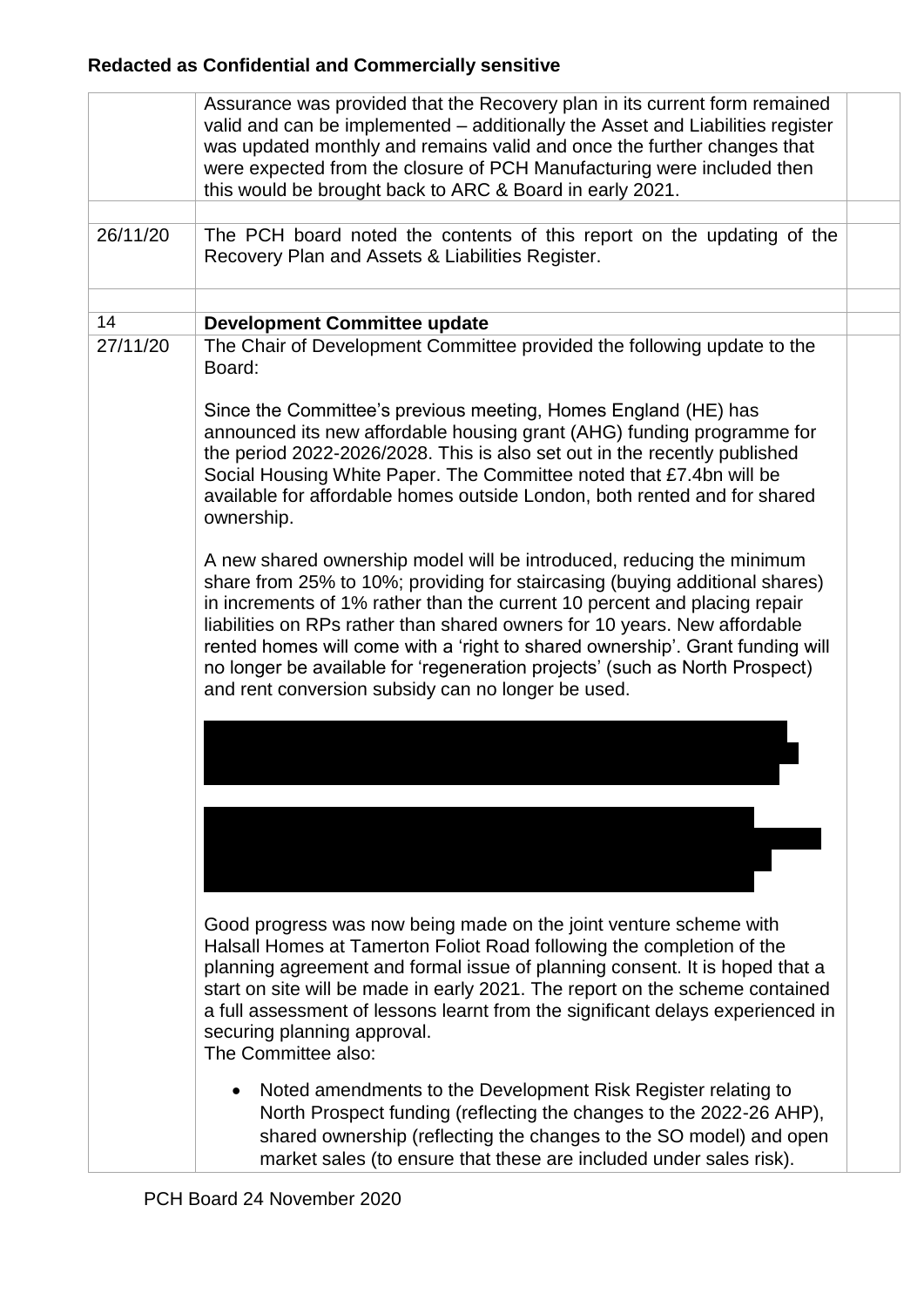|          | Approved changes to new build specifications to reduce disparities<br>$\bullet$<br>between rented and shared ownership homes and reflecting feedback<br>from residents, internal client and post contract reviews. These<br>changes may have implications for void specifications.<br>Received, at its request, a comprehensive report on our approach to<br>$\bullet$<br>the sales and marketing of S106 flats at Sherford, identifying how we<br>can compete alongside other flat sales in the area. Sales are not<br>expected before December 2021. A further report will be brought to<br>Committee next June.<br>Reviewed the annual report on delegated development approvals. |  |
|----------|--------------------------------------------------------------------------------------------------------------------------------------------------------------------------------------------------------------------------------------------------------------------------------------------------------------------------------------------------------------------------------------------------------------------------------------------------------------------------------------------------------------------------------------------------------------------------------------------------------------------------------------------------------------------------------------|--|
| 14.1     | Development update and KPI report                                                                                                                                                                                                                                                                                                                                                                                                                                                                                                                                                                                                                                                    |  |
|          |                                                                                                                                                                                                                                                                                                                                                                                                                                                                                                                                                                                                                                                                                      |  |
| 28/11/20 | The Development Committee reviewed progress on our overall development<br>programme and the latest management accounts for development activities.<br>The report is included for information to the Board.                                                                                                                                                                                                                                                                                                                                                                                                                                                                           |  |
|          | The Committee did not identify any issues, beyond those already referred to,<br>that need to be brought to the Board's attention. Continuing good progress<br>on shared ownership sales was noted.                                                                                                                                                                                                                                                                                                                                                                                                                                                                                   |  |
|          |                                                                                                                                                                                                                                                                                                                                                                                                                                                                                                                                                                                                                                                                                      |  |
| 29/11/20 | <b>The Board</b><br><b>Noted</b> the Development update and KPI Report.<br>1)                                                                                                                                                                                                                                                                                                                                                                                                                                                                                                                                                                                                        |  |
| 14.2     | Bere Alston- Redacted as commercially Sensitive.                                                                                                                                                                                                                                                                                                                                                                                                                                                                                                                                                                                                                                     |  |
| 30/11/20 |                                                                                                                                                                                                                                                                                                                                                                                                                                                                                                                                                                                                                                                                                      |  |
|          |                                                                                                                                                                                                                                                                                                                                                                                                                                                                                                                                                                                                                                                                                      |  |
|          |                                                                                                                                                                                                                                                                                                                                                                                                                                                                                                                                                                                                                                                                                      |  |
|          |                                                                                                                                                                                                                                                                                                                                                                                                                                                                                                                                                                                                                                                                                      |  |
| 31/11/20 |                                                                                                                                                                                                                                                                                                                                                                                                                                                                                                                                                                                                                                                                                      |  |
|          |                                                                                                                                                                                                                                                                                                                                                                                                                                                                                                                                                                                                                                                                                      |  |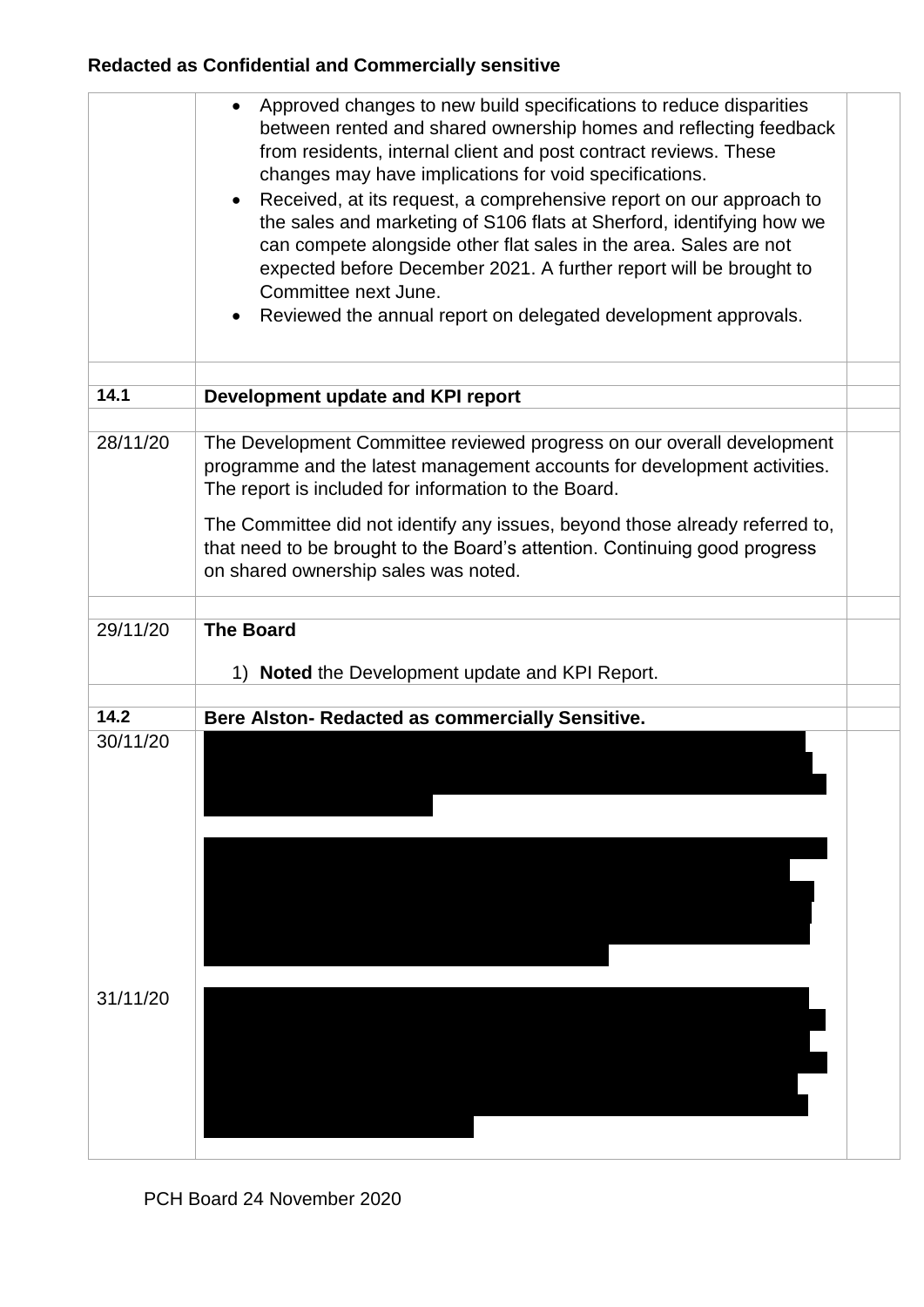| North Prospect phase 4 update- Redacted as Commercially sensitive |
|-------------------------------------------------------------------|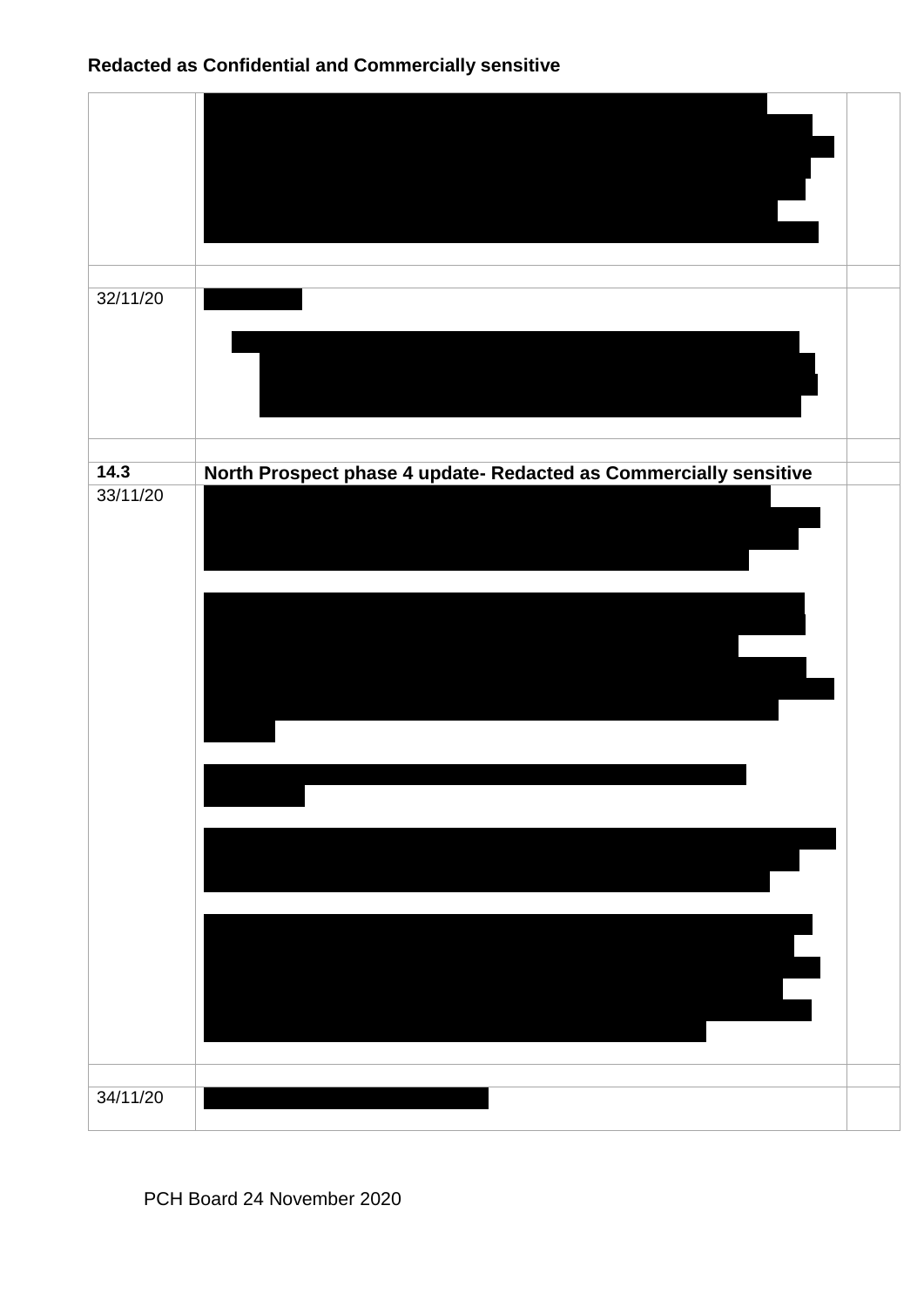| 35/11/20 |                                                                                                                 |  |
|----------|-----------------------------------------------------------------------------------------------------------------|--|
| 15       |                                                                                                                 |  |
|          | PCH Regeneration & Energy Board Update 22 October 2020. -<br><b>Redacted as Confidential.</b>                   |  |
| 36/11/20 | JC as the Chair of the PCH Regeneration Board provided an update on the<br>meeting in October to the PCH Board. |  |
|          |                                                                                                                 |  |
|          |                                                                                                                 |  |
|          |                                                                                                                 |  |
|          |                                                                                                                 |  |
|          |                                                                                                                 |  |
|          |                                                                                                                 |  |
|          |                                                                                                                 |  |
|          |                                                                                                                 |  |
| 16       | Joint Venture Loan extension- Redacted as Confidential                                                          |  |

PCH Board 24 November 2020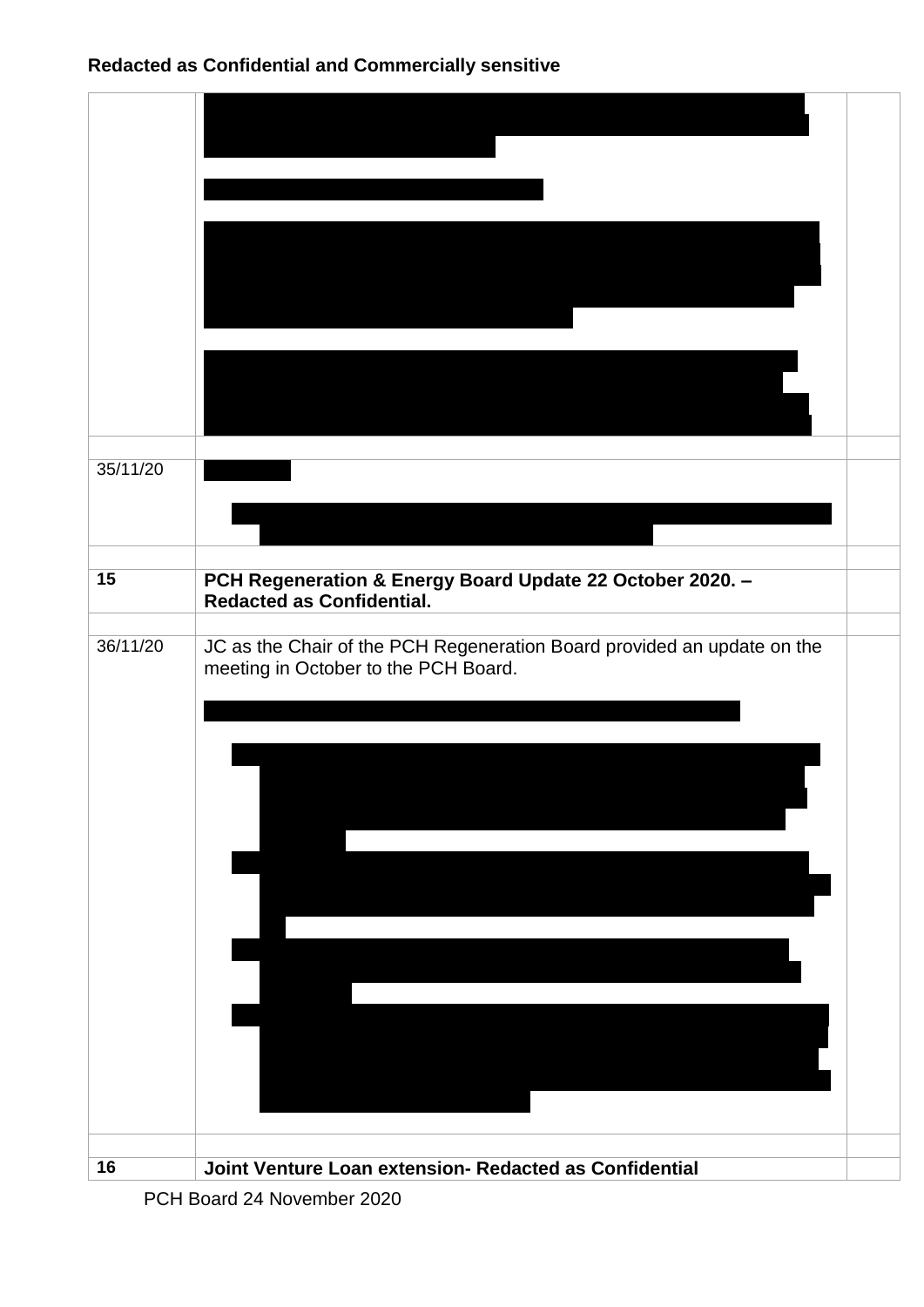| 37/11/20 |                                                                                                                                                                                                                 |  |
|----------|-----------------------------------------------------------------------------------------------------------------------------------------------------------------------------------------------------------------|--|
|          |                                                                                                                                                                                                                 |  |
| 38/11/20 |                                                                                                                                                                                                                 |  |
|          |                                                                                                                                                                                                                 |  |
|          |                                                                                                                                                                                                                 |  |
| 17       | Mount Wise Towers update- Redacted as Commercially sensitive.                                                                                                                                                   |  |
| 39/11/20 | JC presented the board with an update on the progress of the Mt Wise<br>Towers works and to further advise Board members on variations of the<br>costs of the works due to COVID delays and their implications. |  |
|          |                                                                                                                                                                                                                 |  |
| 40/11/20 |                                                                                                                                                                                                                 |  |
|          |                                                                                                                                                                                                                 |  |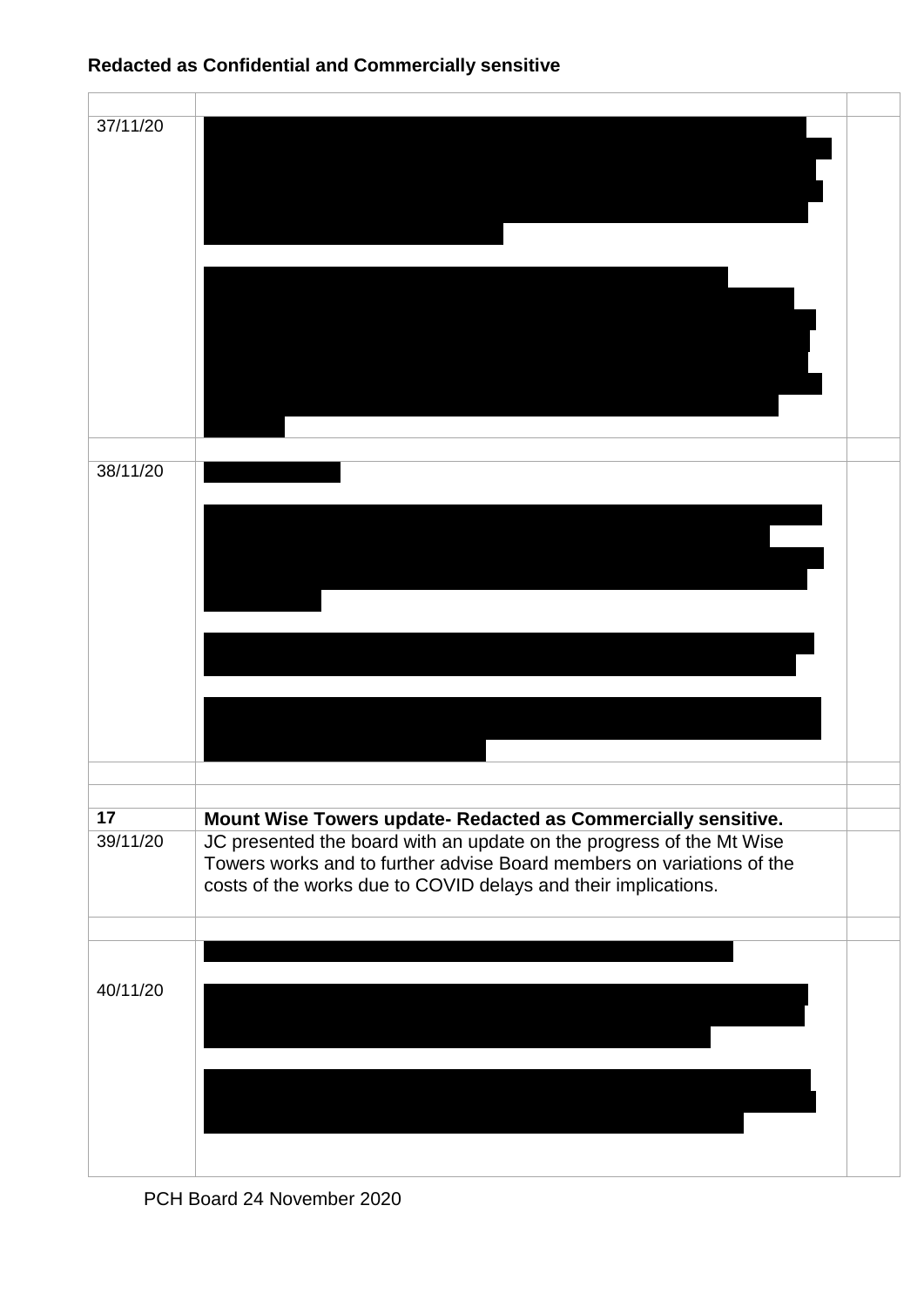| 41/11/20        |                                                          |  |
|-----------------|----------------------------------------------------------|--|
|                 |                                                          |  |
| 42/11/20        |                                                          |  |
| $\overline{18}$ | Quarterly Management Accounts- Redacted as Confidential. |  |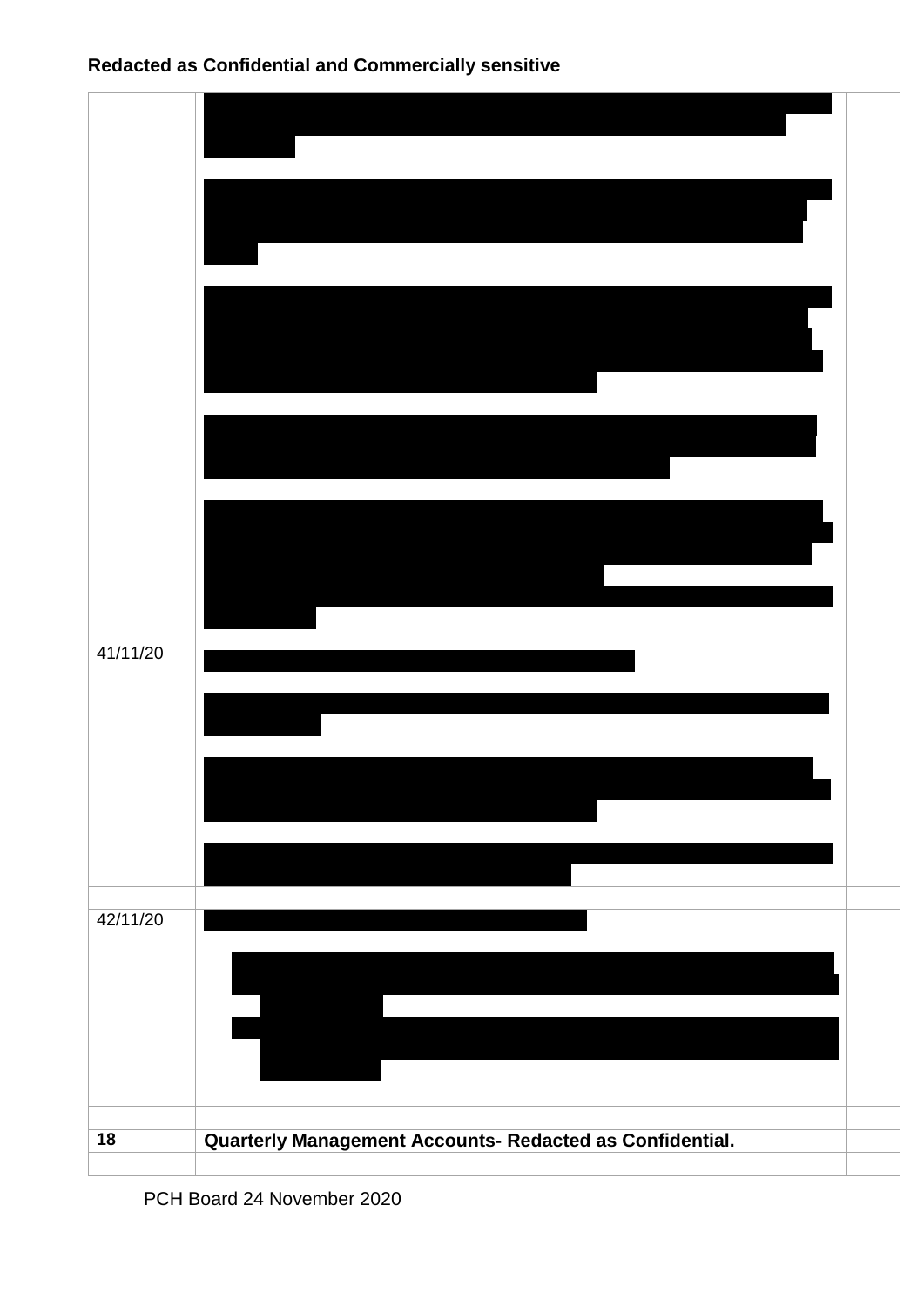



PCH Board 24 November 2020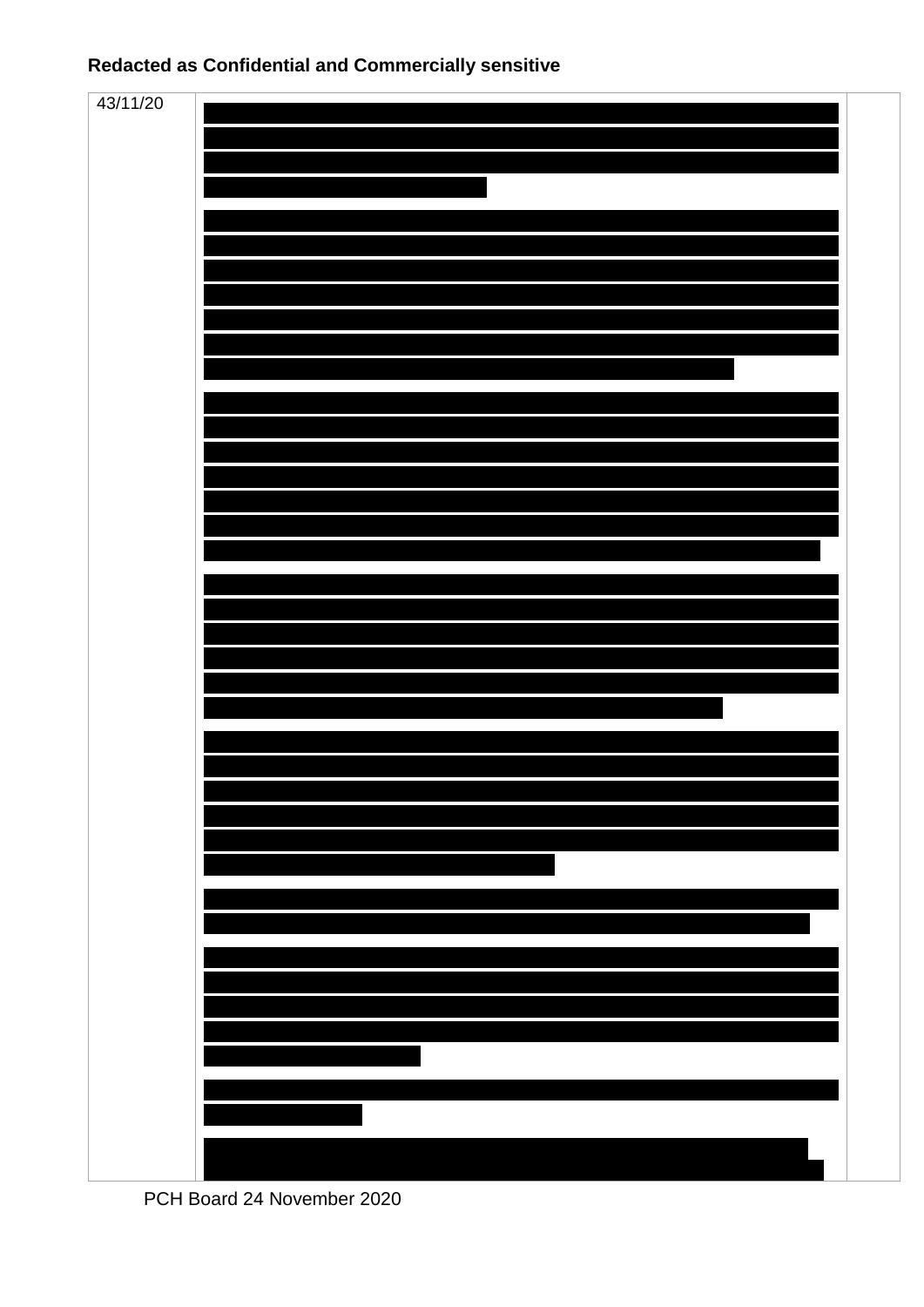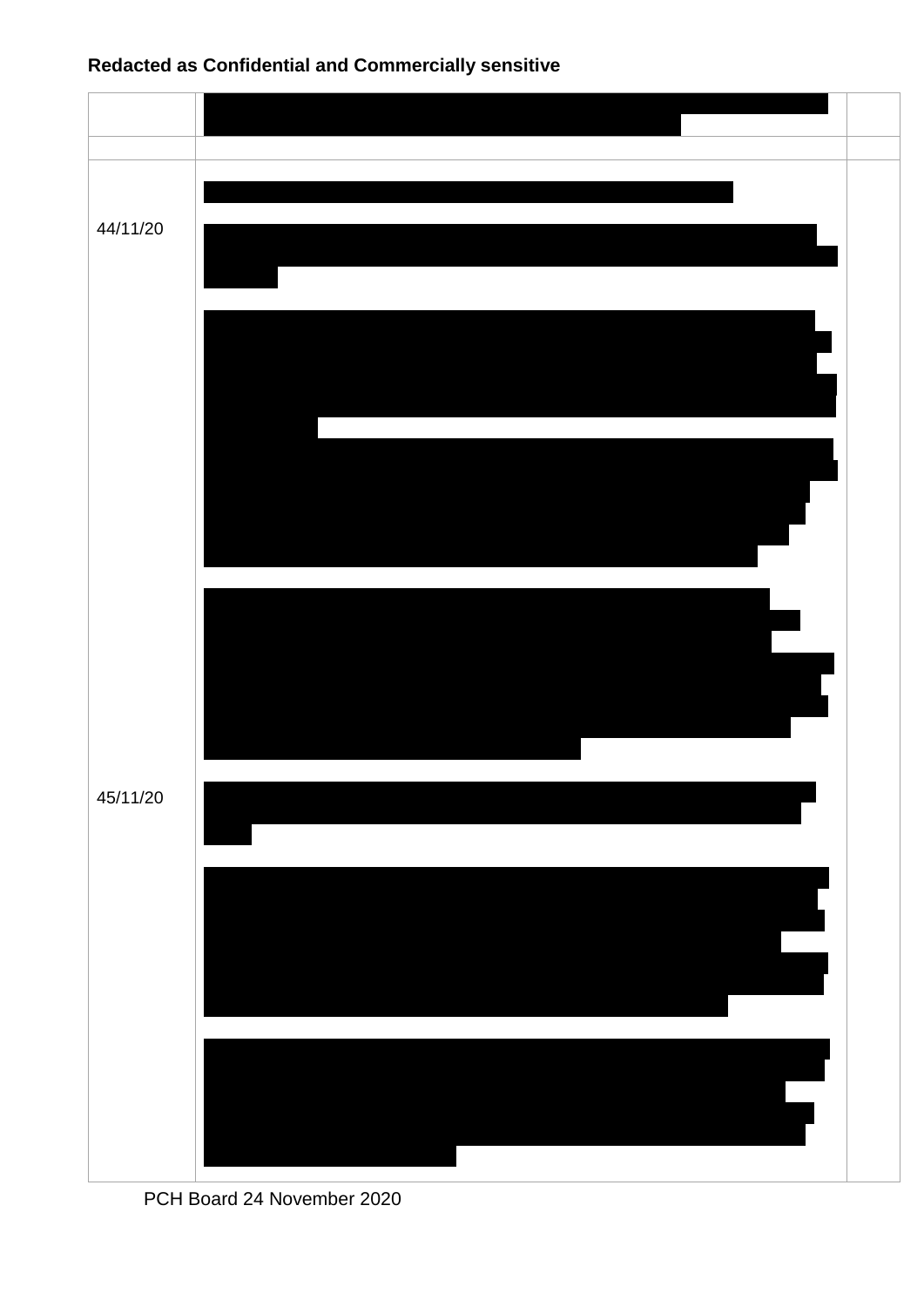| 46/11/20 |                                                                                                                    |  |
|----------|--------------------------------------------------------------------------------------------------------------------|--|
| 47/11/20 |                                                                                                                    |  |
|          |                                                                                                                    |  |
|          |                                                                                                                    |  |
| 48/11/20 | The PCH board noted the outturn to the end of October 2020 and forecast<br>position to 31 <sup>st</sup> March 2021 |  |
| 19       | Quarterly Treasury briefing- Redacted as Confidential                                                              |  |
| 49/11/20 |                                                                                                                    |  |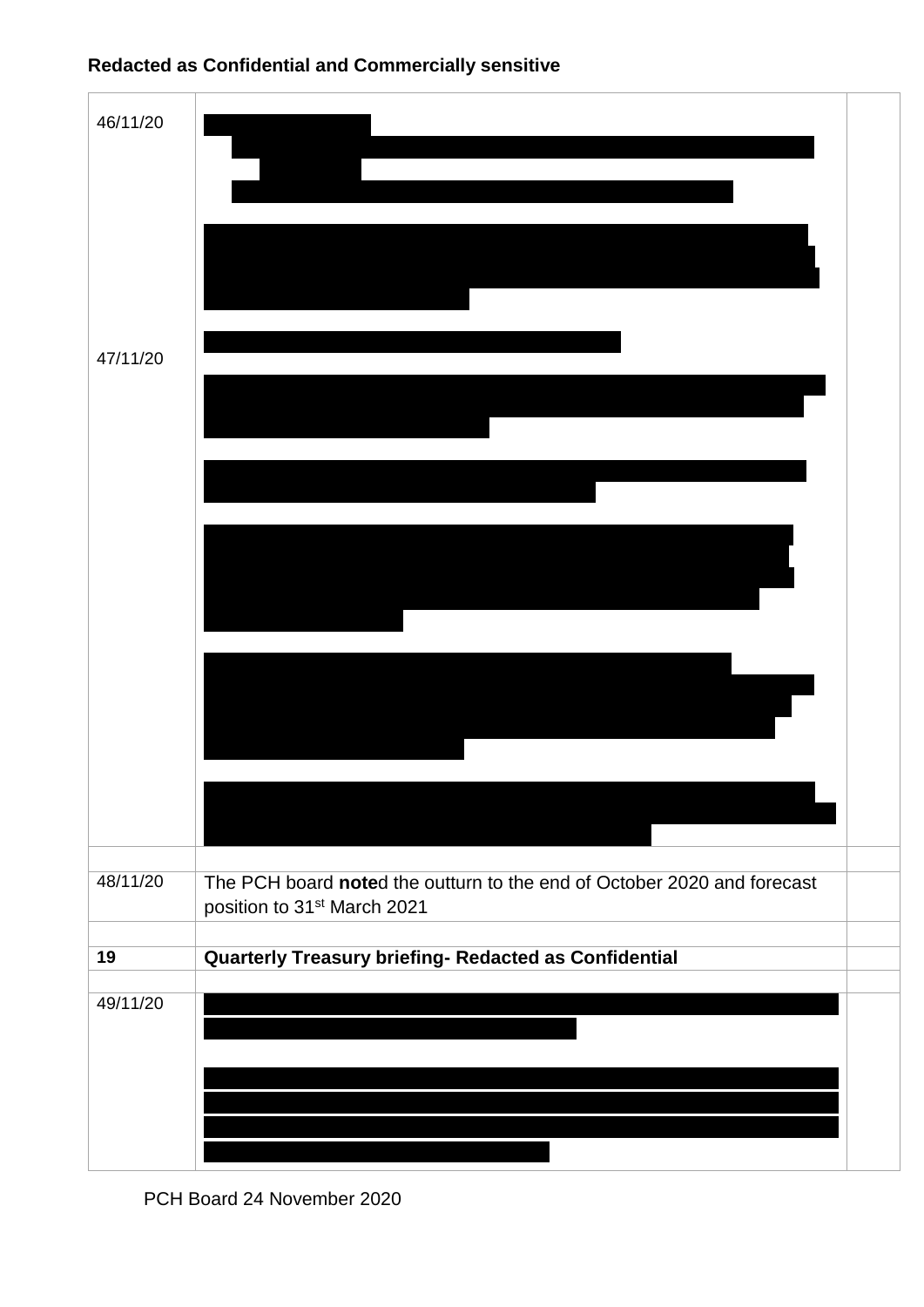

| 50/11/20 |                                                                                                                                            |  |
|----------|--------------------------------------------------------------------------------------------------------------------------------------------|--|
|          |                                                                                                                                            |  |
|          |                                                                                                                                            |  |
|          |                                                                                                                                            |  |
|          |                                                                                                                                            |  |
| 51/11/20 |                                                                                                                                            |  |
|          |                                                                                                                                            |  |
|          |                                                                                                                                            |  |
|          |                                                                                                                                            |  |
|          |                                                                                                                                            |  |
|          |                                                                                                                                            |  |
|          |                                                                                                                                            |  |
|          |                                                                                                                                            |  |
| 52/11/20 | The Board:<br>1. Noted the Treasury Management Activity in the quarter.<br>2. Approved the continued to draw bank funds at variable rates. |  |
| 19.1     | RBS Facility restructure- Redacted as Confidential                                                                                         |  |
|          |                                                                                                                                            |  |
| 53/11/20 |                                                                                                                                            |  |
|          |                                                                                                                                            |  |
|          |                                                                                                                                            |  |

PCH Board 24 November 2020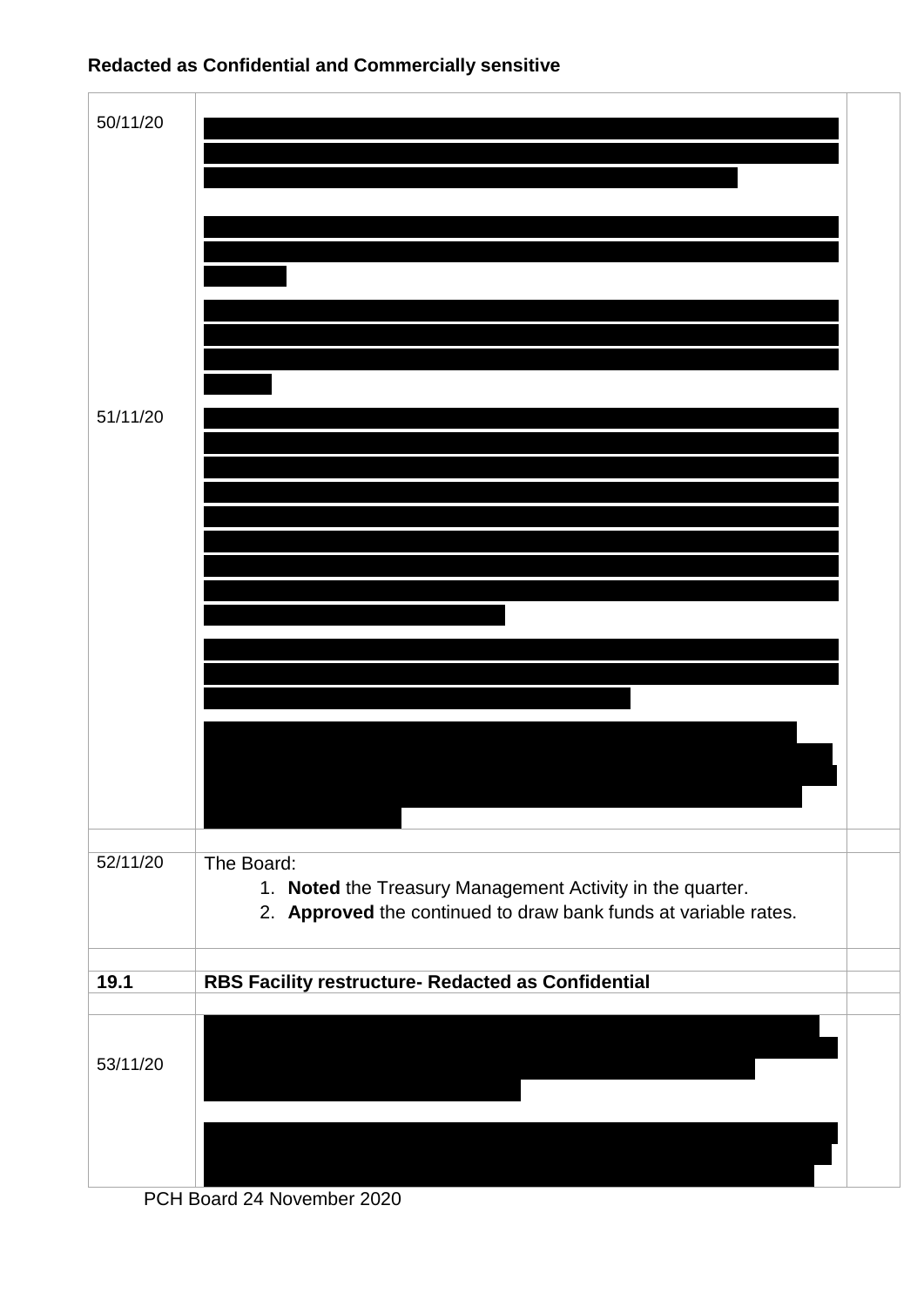| 54/11/20 |  |
|----------|--|
| 55/11/20 |  |

PCH Board 24 November 2020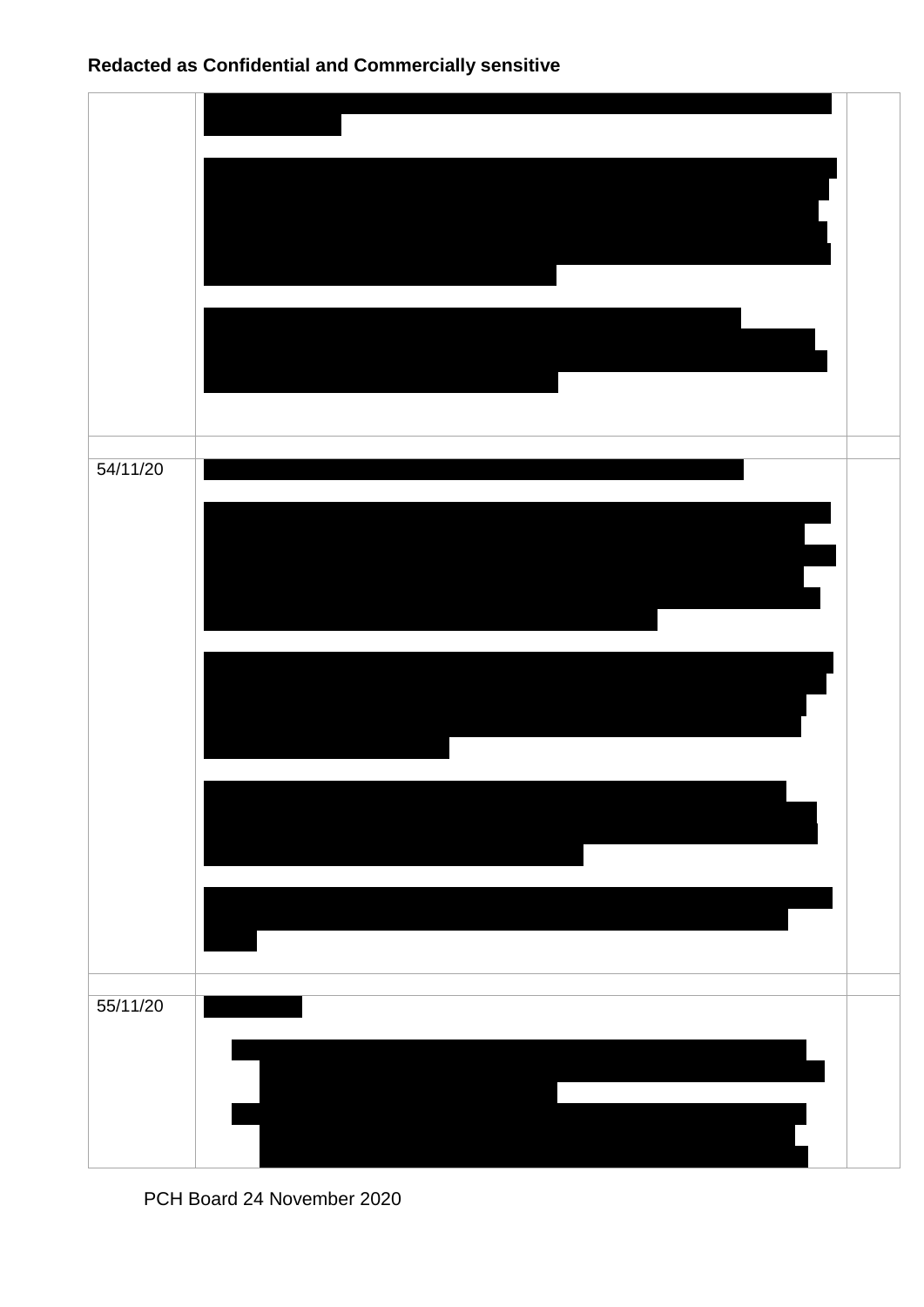| 20       | <b>Digital Strategy update</b>                                                                                                                                                                                                                                                                                                                                                                                                                                                                        |
|----------|-------------------------------------------------------------------------------------------------------------------------------------------------------------------------------------------------------------------------------------------------------------------------------------------------------------------------------------------------------------------------------------------------------------------------------------------------------------------------------------------------------|
| 56/11/20 | EP presented an update to the Board on PCH's digital Strategy and<br>approach which is focussed on improving front line services to residents and<br>access to those services through a range of means, whilst identifying and<br>enabling efficiencies and improved ways of delivering services and the way<br>we work. We also aim to keep the Digital & IT Infrastructure and associated<br>hardware abreast of changing technologies.                                                             |
|          | The Covid-19 pandemic had prioritised a number of tasks, and the Board<br>noted the achievement of the IT team in mobilising all staff to be able to work<br>from home where applicable during the pandemic. Ongoing improvements<br>are being made to improve resident access to self-service and digital<br>services (i.e. digital tenant sign up). This is improving business efficiencies<br>and enabled PCH to maintain services protecting staff and residents (within<br>government guidance). |
|          | There was ongoing work to continue to build and update PCH core<br>technology platforms to improve business processes and service delivery<br>this include migration to Microsoft 356 platform which will integrate Teams<br>and Outlook on one platform.                                                                                                                                                                                                                                             |
|          | Development of the TotalMobile platform will continue to extend to other<br>PCH service functions, further mobilising front line staff.                                                                                                                                                                                                                                                                                                                                                               |
|          | We continue to develop residents 'self-serving' via the MyPCH portal with<br>the introduction of ChatBot and WebChat functionality and are currently<br>developing the MyPCH portal for digital tenancy sign up.                                                                                                                                                                                                                                                                                      |
|          | We continue to digitally connect our properties, especially our<br>assisted/supported buildings, providing free WiFi access to residents to<br>enable them to access digital services to improve their digital competencies<br>and to innovate in our homes, applying technology to improve well-being<br>wherever possible, keeping the person at the heart of our service approach.<br>Our ethical standard is now incorporated into this strategy.                                                 |
|          | We continue to evolved our core Digital & IT infrastructure to keep abreast of<br>new and emerging technologies and opportunities to improve the anytime,<br>anywhere, anyplace access use of Digital & IT services.                                                                                                                                                                                                                                                                                  |
|          | The basis of our digital strategy continues to be that we are working to<br>enable and facilitate our customers to go digital, but by choice.                                                                                                                                                                                                                                                                                                                                                         |
| 57/11/20 | The following questions were raised and answers provided:                                                                                                                                                                                                                                                                                                                                                                                                                                             |
|          | Q With regard to our supported and assisted schemes, have we explored<br>telecare type facilities for contacting older and vulnerable residents (who<br>may not have access to IT kit)?                                                                                                                                                                                                                                                                                                               |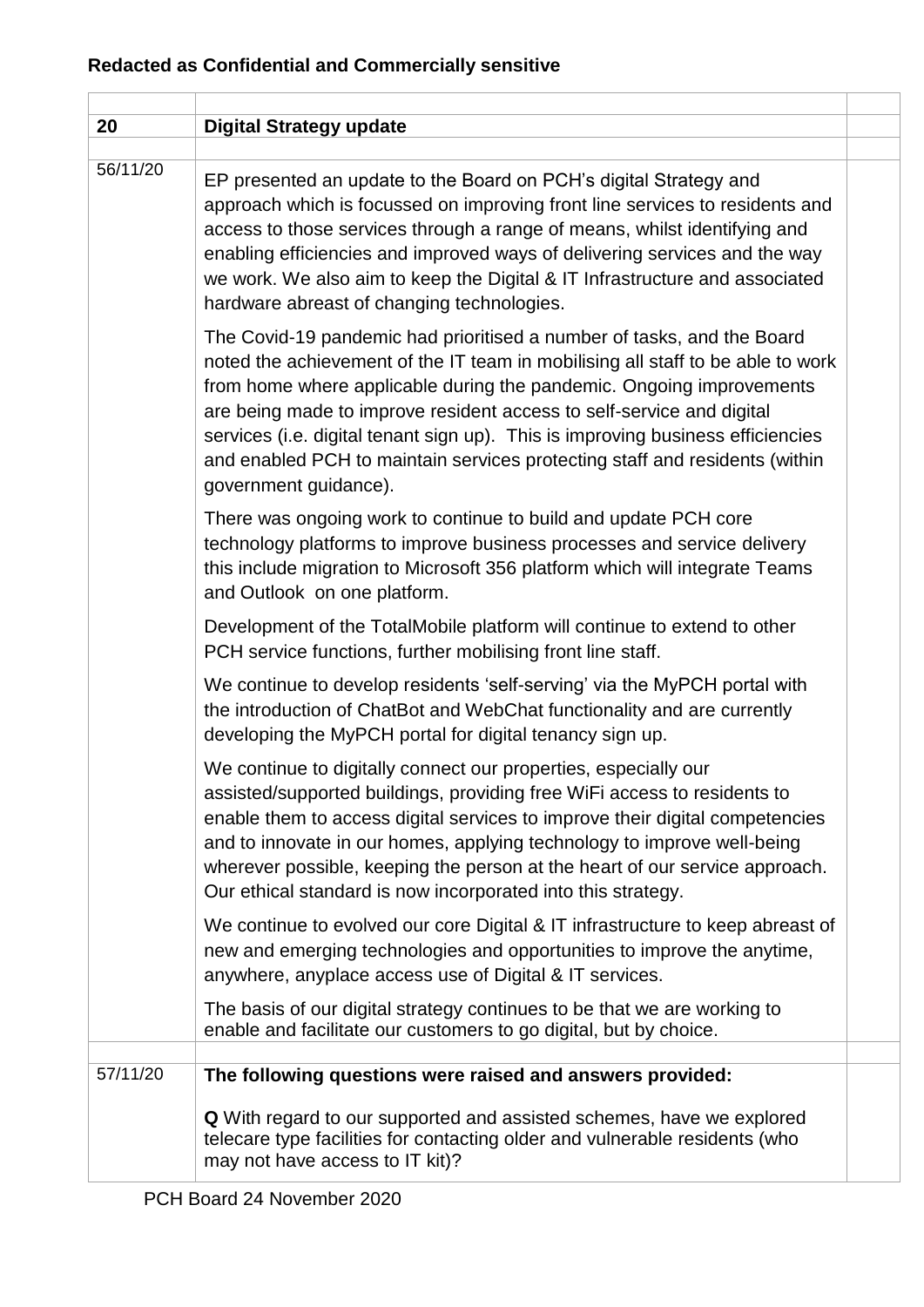58/11/20 **A**. Telecare for older and vulnerable people is a really important service that we find older and vulnerable tenants and their families' value highly. All of these properties are equipped with telecare as part of the home, i.e. when the person takes the tenancy they are taking on the telecare equipment and service too. The base unit of the telecare equipment needs only a landline connection and power. The pendant/wrist alarm connects to the base unit by radio signal, and the base unit connects to the monitoring service via the telephone line. So the user does not need IT kit or an internet connection. The telecare base unit can connect to other peripherals, also by radio signal, so more than just a pendant alarm option is available according to the needs of the tenant – for example, pressure mats, large lights or movement sensors. We regularly check, test, and maintain telecare equipment. We also maintain partnerships and networking with providers of and experts in telecare equipment and systems to ensure we stay aware of developments in the industry and that we are able to explore appropriate future possibilities. **Q.** How do we promote digital inclusion to residents who may not be able to afford tablets and laptops? Are we assuming access to a smart phone enables them to fully access services? **A.** Services are widely available by phone, post, and text as well as by email and internet access, so we don't assume access to smart phones, tablets or laptops. Pre-pandemic services were also available face to face and we hope that we can resume this in due course. Our tenants who have telecare equipment in their homes can also access some services via this equipment, which does not require any IT equipment or internet access, or a phone. In terms of tackling digital exclusion, we find that there are three key barriers: skills, equipment and an internet connection. We promote digital inclusion in the following ways: Skills – Pre-pandemic we provided free face to face skills training and mentoring through a wide range of clubs, drop-ins, tutoring sessions. During the pandemic this has been replaced by one-to-one phone support, and by mentoring through stages of learning. Internet connection - we offer free Wi-Fi in Housing with Support schemes in the communal lounges and in some community rooms and centres, but like most venues where free public Wi-Fi is available these have been closed or have limited accessibility during lockdown. Where affordability is an issue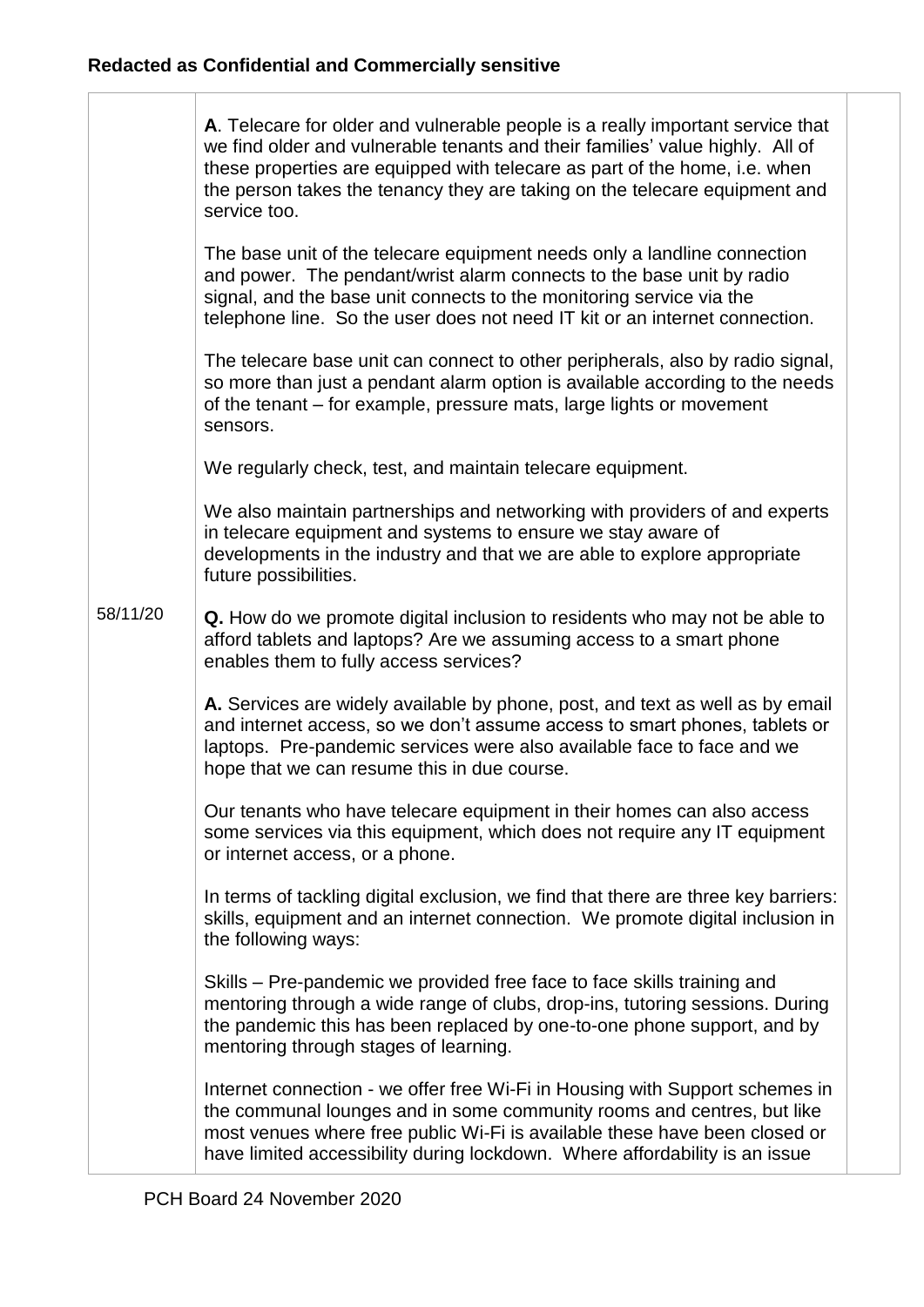|          | we work with tenants to ensure that they are accessing all the benefits they<br>are entitled to and offer help that includes budgeting.                                                                                                                                                                                                                                                                                                                                                                                            |
|----------|------------------------------------------------------------------------------------------------------------------------------------------------------------------------------------------------------------------------------------------------------------------------------------------------------------------------------------------------------------------------------------------------------------------------------------------------------------------------------------------------------------------------------------|
|          | Equipment - Our experience is that access to equipment and skills<br>sometimes go hand in hand. Pre-pandemic the PCH digital inclusion offer<br>included 'gadget clubs' and 'computer clubs' and one to one sessions where<br>residents could bring new equipment along and have assistance with setting<br>it up and learning how to use it. During the pandemic we offer this support<br>by phone. We also refurbish old PCH stock for loan to tenants.                                                                          |
|          | Plymouth has substantial resources and partnerships across the city<br>focussed on all aspects of digital inclusion - skills, equipment and Wi-Fi. We<br>work in close partnership with organisations who provide these services,<br>including Plymouth City Council. In this way we are also able to signpost<br>residents to more and specialist help, including affordable access to<br>equipment, Wi-Fi and skills support, to promote digital inclusion.                                                                      |
| 59/11/20 | We have experienced an increase in the number of residents engaging<br>online during the pandemic remotely. We have also assisted tenants to<br>access online GP and health appointments, supermarket delivery slots, and<br>city pandemic-support services.                                                                                                                                                                                                                                                                       |
|          | <b>Q</b> The figures for resident and staff facing videos and tutorials are quite<br>interesting. I note that of the 11 available resources to tenants, 1917 have<br>viewed them. Of the 591 available resources to staff, 2014 have viewed<br>them. Could you please shed some light on the subject matter of these<br>resources and explain the percentage viewing by both groups respectively?<br>It could be that the topics are very specific for particular staff and for the<br>tenants, the topics could be quite general. |
|          | A. The resident facing tutorials cover frequently requested support (i.e. how<br>to isolate water/gas, unblocking of pipes) and also covering frequently asked<br>question regarding decorating (hanging wallpaper, painting a room).                                                                                                                                                                                                                                                                                              |
|          | Staff tutorials are more wide ranging covering guidance on the use of the<br>various business systems and a significant number of 'how to' guides in the<br>use of corporate hardware as well as general guidance in the use of email,<br>internet/intranet, phone system.                                                                                                                                                                                                                                                         |
| 60/11/20 | The staff tutorials are supplementary to the support and guidance available<br>via the D&IT Service Desk, which tends to be the first port of call for staff<br>seeking assistance (dealing with queries in the moment) which is one<br>contributing factor to why there is a significant difference in % viewings.                                                                                                                                                                                                                |
|          | Q Do we gather feedback on the delivery of Digital and IT Services from the<br>STAR Survey, too? Do we have any question in STAR Survey related to<br>PCH Digital and IT services? If not, can we take into consideration to add<br>one as an extra way of gathering feedback?                                                                                                                                                                                                                                                     |
|          | When we carried out our most recent STAR survey in 2018 we had just<br>launched the MyPCH portal and therefore asked "have you heard about our                                                                                                                                                                                                                                                                                                                                                                                     |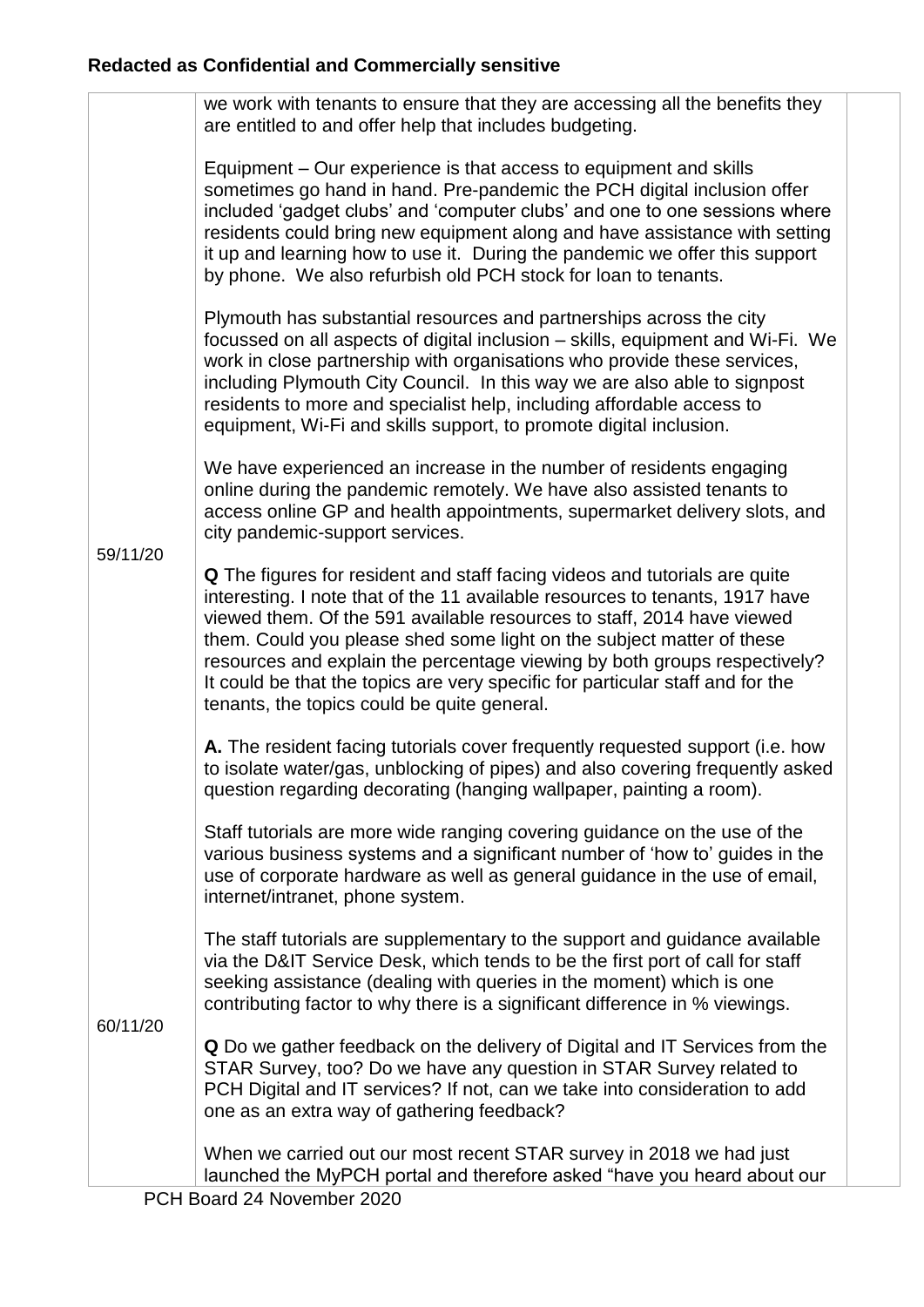|          | MyPCH online self-service facility which can be used to pay your rent and<br>report repairs?" The responses ranged from "Yes and I use it" to "No and I<br>don't want to use it". We also gave an option to request more details about<br>the self-service facility and how to sign up.<br>Moving forward, there is a non-mandatory question in the new STAR survey<br>framework to ask how satisfied or dissatisfied residents are with online<br>services, and we also have the ability to add our own questions and we<br>could ask residents what we could do to improve the MyPCH portal and what<br>services residents want to use online in future. |
|----------|------------------------------------------------------------------------------------------------------------------------------------------------------------------------------------------------------------------------------------------------------------------------------------------------------------------------------------------------------------------------------------------------------------------------------------------------------------------------------------------------------------------------------------------------------------------------------------------------------------------------------------------------------------|
| 61/11/20 | Q It is great that MyPCH portal enables on-line applications. Wonderful news<br>about the sharing and transfer of application data from DHC too.<br>I understand that new tenants have the option to sign online their Tenancy<br>Agreement. Does it mean that they have access to their Tenancy Agreement<br>on MyPCH?                                                                                                                                                                                                                                                                                                                                    |
|          | The intention is to allow the applicants to sign an electronic version (via<br>Adobe Sign) of their tenancy agreement that will be linked to the applicant<br>portal. The signed version will then be saved and should be able to be made<br>available to the tenant when they login via MyPCH. This work is currently still<br>in development as part of Phase 2 of the MyPCH project.                                                                                                                                                                                                                                                                    |
|          | Q Is this possible for existing tenants in the future? Maybe this would<br>encourage more people to register with MyPCH portal in order to achieve the<br>60% target.                                                                                                                                                                                                                                                                                                                                                                                                                                                                                      |
|          | A We can consider existing tenants as part of the future development of the<br>portal and add to the scoping exercise for future phases.                                                                                                                                                                                                                                                                                                                                                                                                                                                                                                                   |
|          | Q Is there a roadmap which documents the next set of releases to improve<br>resident self-service or to reduce costs?                                                                                                                                                                                                                                                                                                                                                                                                                                                                                                                                      |
|          | A. Following the completion of Phase 2 of the MyPCH project, which will<br>implement online on boarding for all new tenants, a scoping exercise will<br>take place to consider the content of the next phase of the project. This will<br>take into account the possible options, as suggested by staff and any<br>customer feedback, against the limitations in terms of current technology and<br>data, alongside the cost and the possible customer benefits.                                                                                                                                                                                           |
| 62/11/20 | This will inform decisions about the content of the next phase/s and a report<br>will be taken to CFC outlining the assessment work and next steps.                                                                                                                                                                                                                                                                                                                                                                                                                                                                                                        |
|          | Q. Do we have documented customer journeys highlighting pain points<br>which have informed the prioritisation of improvements?                                                                                                                                                                                                                                                                                                                                                                                                                                                                                                                             |
|          | A. Customer journey mapping has taken place on the individual transactional<br>elements of the MyPCH project, for example, the tenancy application<br>process. This was then used as the basis for the design of the on-line on<br>boarding process, with refinements to ensure the process was made more                                                                                                                                                                                                                                                                                                                                                  |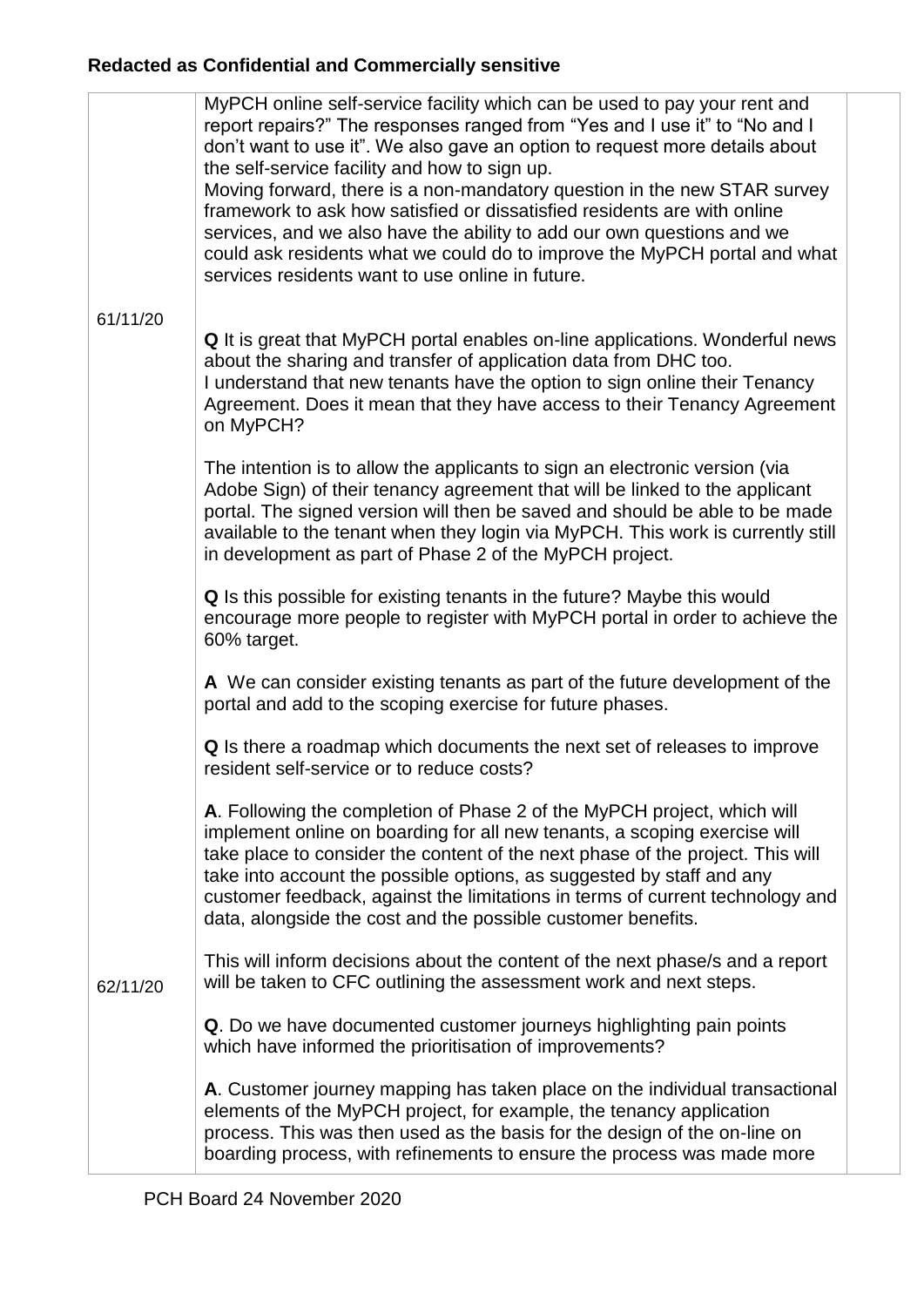|          | efficient and suitable for digital transactions - effectively aiming to tackle<br>those pain points identified.                                                                                                                                                                                                                                                                                                                                                                                                                                                                                                                                                                                                                      |
|----------|--------------------------------------------------------------------------------------------------------------------------------------------------------------------------------------------------------------------------------------------------------------------------------------------------------------------------------------------------------------------------------------------------------------------------------------------------------------------------------------------------------------------------------------------------------------------------------------------------------------------------------------------------------------------------------------------------------------------------------------|
|          | Q. Can those improvements be mapped to customer satisfaction targets,<br>financial metrics and to the impact each of them would have in achieving the<br>60% target?                                                                                                                                                                                                                                                                                                                                                                                                                                                                                                                                                                 |
|          | A. At present, customer satisfaction is gathered via various different<br>teams/departments and systems across the business and these are not yet<br>joined up. For example, satisfaction is gathered in response to repairs,<br>website instant feedback can be given and regeneration post-works surveys<br>are issued.                                                                                                                                                                                                                                                                                                                                                                                                            |
|          | The STAR customer satisfaction survey, which to date has taken place once<br>every two years, gathers the most complete picture of customer satisfaction<br>PCH records. This survey is likely to change in the future in line with the<br>Housing White Paper recently published.                                                                                                                                                                                                                                                                                                                                                                                                                                                   |
|          | Feedback from the STAR survey, along with resident scrutiny and individual<br>comments were considered at the outset of the MyPCH project in helping to<br>determine what customers wanted to be able to do on-line and formed the<br>basis of those early decisions.                                                                                                                                                                                                                                                                                                                                                                                                                                                                |
|          | Financial metrics are not currently in place, and whilst early work to consider<br>the cost of individual transaction types was completed to outline potential<br>financial benefits for creating an online portal, this cannot currently be<br>tracked against actual transactions completed, due to the various ways of<br>collecting data and where that data is stored.                                                                                                                                                                                                                                                                                                                                                          |
| 63/11/20 | An ambition of the MyPCH project that will be considered as part of the<br>assessment work taking place following the completion of phase 2, is to look<br>at how 'channel shift' reporting could be achieved. This will be challenging as<br>the individual systems currently in place do not make it easy to connect up<br>the different data sources to produce one central report that demonstrates<br>the progress and impact of digital conversion. For example, call volumes are<br>currently recorded in a spreadsheet, transaction reporting through MyPCH is<br>basic and financial transactions are in a separate system. However, some<br>early talks with the developer are taking place to see what might be possible. |
|          | Q. What is the current rate limiting step to achieving the 60% target and why<br>is the target 60%?                                                                                                                                                                                                                                                                                                                                                                                                                                                                                                                                                                                                                                  |
|          | A. When we embarked on the MyPCH project, the feedback from Senior<br>Managers, which was endorsed by Board was that residents should be<br>digital by choice - this is written into the digital strategy. Therefore, efforts to<br>convert residents to digital transactions were based on customer demand,<br>rather than automatic conversion.                                                                                                                                                                                                                                                                                                                                                                                    |
|          | The 60% target was set by the Director of Homes, Neighbourhoods and<br>Regeneration as an aspirational stretch target. Work towards this target to<br>date has been achieved solely by promotional efforts, largely on-line but                                                                                                                                                                                                                                                                                                                                                                                                                                                                                                      |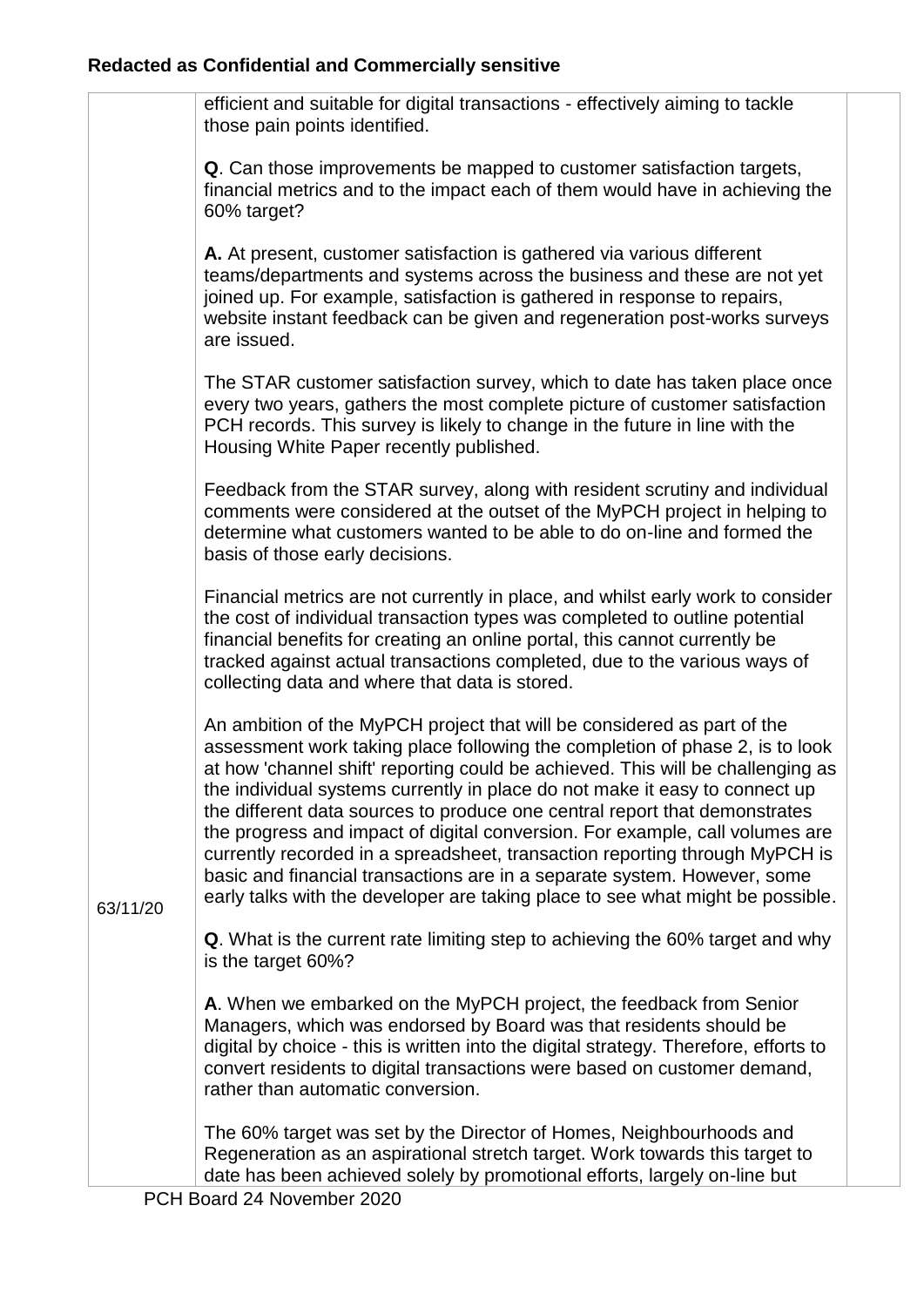| 64/11/20 | some off-line and phone sign-ups have taken place, but all are based on the<br>customer's preference.<br>The introduction of the on-line tenant on boarding system will mean that from<br>early next year, 100% of new tenants will automatically have a MyPCH<br>account. Each resident's customer journey will begin online (unless in<br>exceptional circumstances) and this will help to set expectations for future<br>transactions. This will be a huge step forward towards achieving the 60%<br>target. However, the choice about whether to use the portal for ongoing<br>transactions will continue to be made by individual customers.<br><b>Q</b> Can you clarify if the replacement of existing electronic payments platform<br>has been done from AllPay to Civica or to Capita<br>A. Yes we can confirm that the transfer to Capita electronic payment<br>platform has completed<br>Q. Did we have any disruption in terms of rent payments during the transition<br>from AllPay to Capita / Civica? The question is related to the fact that<br>tenants on weekly Direct Debit have been asked to miss one week's<br>payment whilst the changeover took place. They have been asked to make<br>the week's payment using a different method.<br>Q. How did we inform our tenants about this change<br>A. A communications plan was in place and delivered to share the news of<br>the switch over with residents. This included letters to all affected residents,<br>website stories, social media posts, inclusion in e-newsletters and In Touch<br>magazine, as well as calls from the Incomes Team, plus announcements on<br>Jannet for staff.<br>At the meeting it was explained that while there was an technical issue with |  |
|----------|---------------------------------------------------------------------------------------------------------------------------------------------------------------------------------------------------------------------------------------------------------------------------------------------------------------------------------------------------------------------------------------------------------------------------------------------------------------------------------------------------------------------------------------------------------------------------------------------------------------------------------------------------------------------------------------------------------------------------------------------------------------------------------------------------------------------------------------------------------------------------------------------------------------------------------------------------------------------------------------------------------------------------------------------------------------------------------------------------------------------------------------------------------------------------------------------------------------------------------------------------------------------------------------------------------------------------------------------------------------------------------------------------------------------------------------------------------------------------------------------------------------------------------------------------------------------------------------------------------------------------------------------------------------------------------------------------------------------------------------------------|--|
|          | Capita at the point when this change these issues are now diminishing daily.                                                                                                                                                                                                                                                                                                                                                                                                                                                                                                                                                                                                                                                                                                                                                                                                                                                                                                                                                                                                                                                                                                                                                                                                                                                                                                                                                                                                                                                                                                                                                                                                                                                                      |  |
|          | It was discussed that it was clear from the report that the IT team had<br>succeeded in mobilising the whole workforce in a short space of time to<br>ensure that PCH could deliver its objective during the pandemic and the first<br>lockdown. It was also acknowledged that this had actually brought<br>opportunities to accelerate some of the plans to bring digital technology to<br>the forefront in some instances.                                                                                                                                                                                                                                                                                                                                                                                                                                                                                                                                                                                                                                                                                                                                                                                                                                                                                                                                                                                                                                                                                                                                                                                                                                                                                                                      |  |
|          | The Board requested that a review of the Website was undertaken to ensure<br>that the information contained within it is up to date and relevant. The current<br>platform was discussed it had been refreshed just under three years ago<br>and was designed to ensure it was accessible for any many residents as<br>possible including those with Sight or Hearing impairments.                                                                                                                                                                                                                                                                                                                                                                                                                                                                                                                                                                                                                                                                                                                                                                                                                                                                                                                                                                                                                                                                                                                                                                                                                                                                                                                                                                 |  |
| 65/11/20 | <b>The Board</b>                                                                                                                                                                                                                                                                                                                                                                                                                                                                                                                                                                                                                                                                                                                                                                                                                                                                                                                                                                                                                                                                                                                                                                                                                                                                                                                                                                                                                                                                                                                                                                                                                                                                                                                                  |  |
|          | 1) Noted the progress made in implementing the Digital Strategy                                                                                                                                                                                                                                                                                                                                                                                                                                                                                                                                                                                                                                                                                                                                                                                                                                                                                                                                                                                                                                                                                                                                                                                                                                                                                                                                                                                                                                                                                                                                                                                                                                                                                   |  |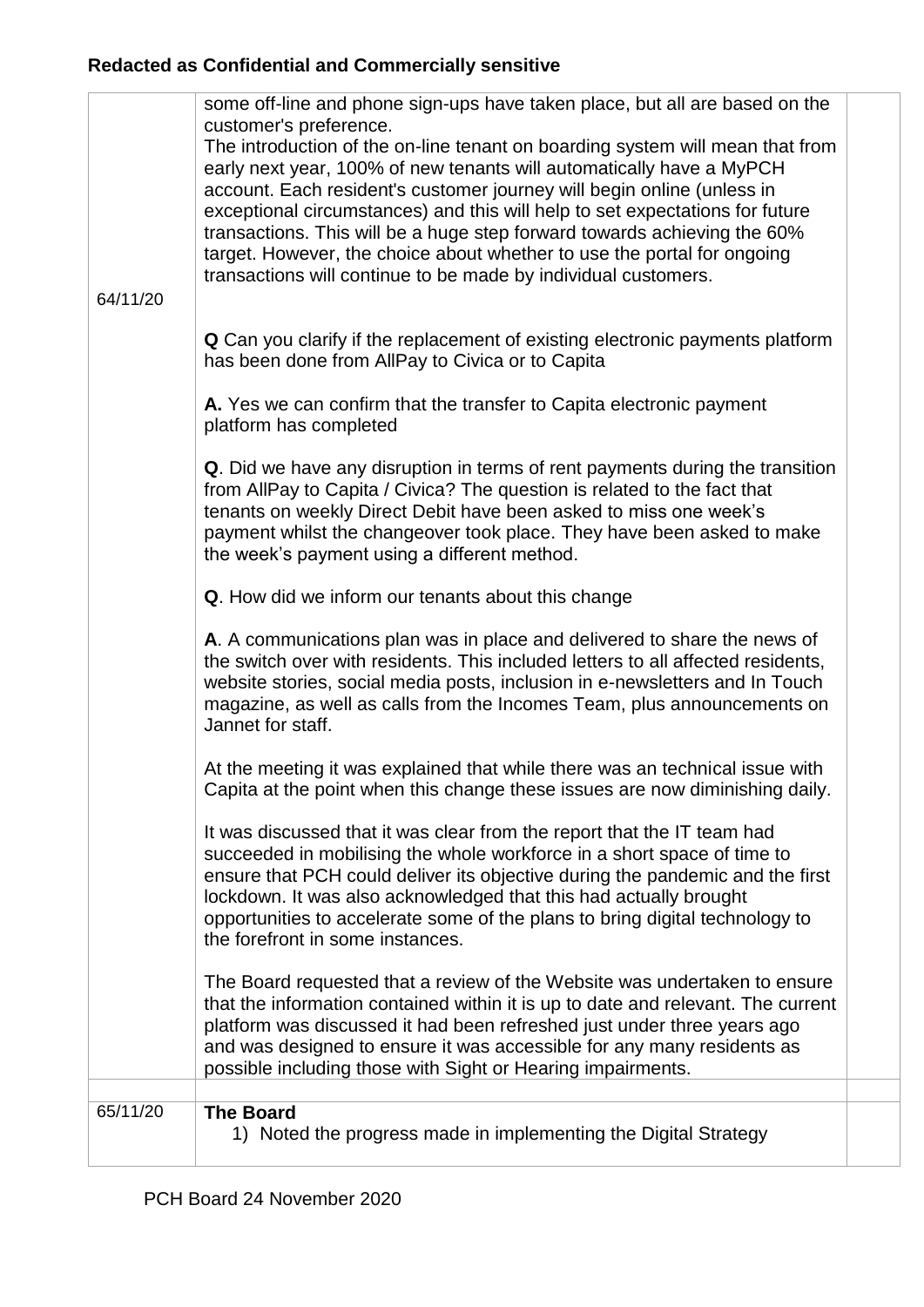| 21       | <b>Quarter 2 Performance update</b>                                                                                                                                                                                                                                                                                                                                                           |  |
|----------|-----------------------------------------------------------------------------------------------------------------------------------------------------------------------------------------------------------------------------------------------------------------------------------------------------------------------------------------------------------------------------------------------|--|
| 66/11/20 | GM presented the Q2 performance report to the board and explained that we<br>were looking for approval on a slightly revised suite of KPI's and targets.                                                                                                                                                                                                                                      |  |
|          | The board will recall that the new Strategic Plan was signed off by the PCH<br>Board in March 2020 for implementation at the beginning of the new financial<br>year. Due to the pandemic and a need to focus resource on other tasks to<br>support the organisation's response, this was delayed until the beginning of<br>Q2 2020/21To outline the 2020/21 Performance Management Framework. |  |
|          | Additionally the format of performance reports was also temporarily altered<br>to reduce the amount of narrative and focus on monitoring of key<br>performance indicators. For Q2, the report has reverted back                                                                                                                                                                               |  |
|          | The report is now structured around the new strategic objectives and<br>deliverables. Specifically there are additional PIs on tenancy sustainment,<br>energy efficiency of homes, fire risk assessment compliance and a measure<br>of staff satisfaction (satisfaction data will be reported in Q3).                                                                                         |  |
|          | The headline performance results are as follows:                                                                                                                                                                                                                                                                                                                                              |  |
|          | Green: 11<br>Amber: 4<br>Red: 1 (void turnaround)                                                                                                                                                                                                                                                                                                                                             |  |
|          | Overall the organisation continues to perform very well in delivering services<br>to residents in very challenging circumstances                                                                                                                                                                                                                                                              |  |
| 64/11/20 |                                                                                                                                                                                                                                                                                                                                                                                               |  |
|          | The following questions were raised and answers provided:                                                                                                                                                                                                                                                                                                                                     |  |
|          | Q. Can you confirm that in order to tackle residents' complaints whilst<br>working remotely, staff access all the databases they need from home                                                                                                                                                                                                                                               |  |
|          | A. Complaints continue to be received into PCH in the usual way. There are<br>no barriers to complaints being made. Staff also have their usual access to<br>IT systems to log, and monitor all complaints, and responses are being<br>made within time scales. Meetings to discuss complaints are also<br>continuing, including Stage 3 panels.                                              |  |
|          | Q Will we need to make any changes to our customer metrics given the new<br>white paper?                                                                                                                                                                                                                                                                                                      |  |
|          | Yes, in relation to customer performance reporting in line with the white<br>paper, and also the requirements of the Housing Ombudsman Complaint<br>Code.                                                                                                                                                                                                                                     |  |
|          | <b>Q</b> Are front line staff able to gain real time feedback on customer satisfaction<br>so that any issues can be resolved there and then?                                                                                                                                                                                                                                                  |  |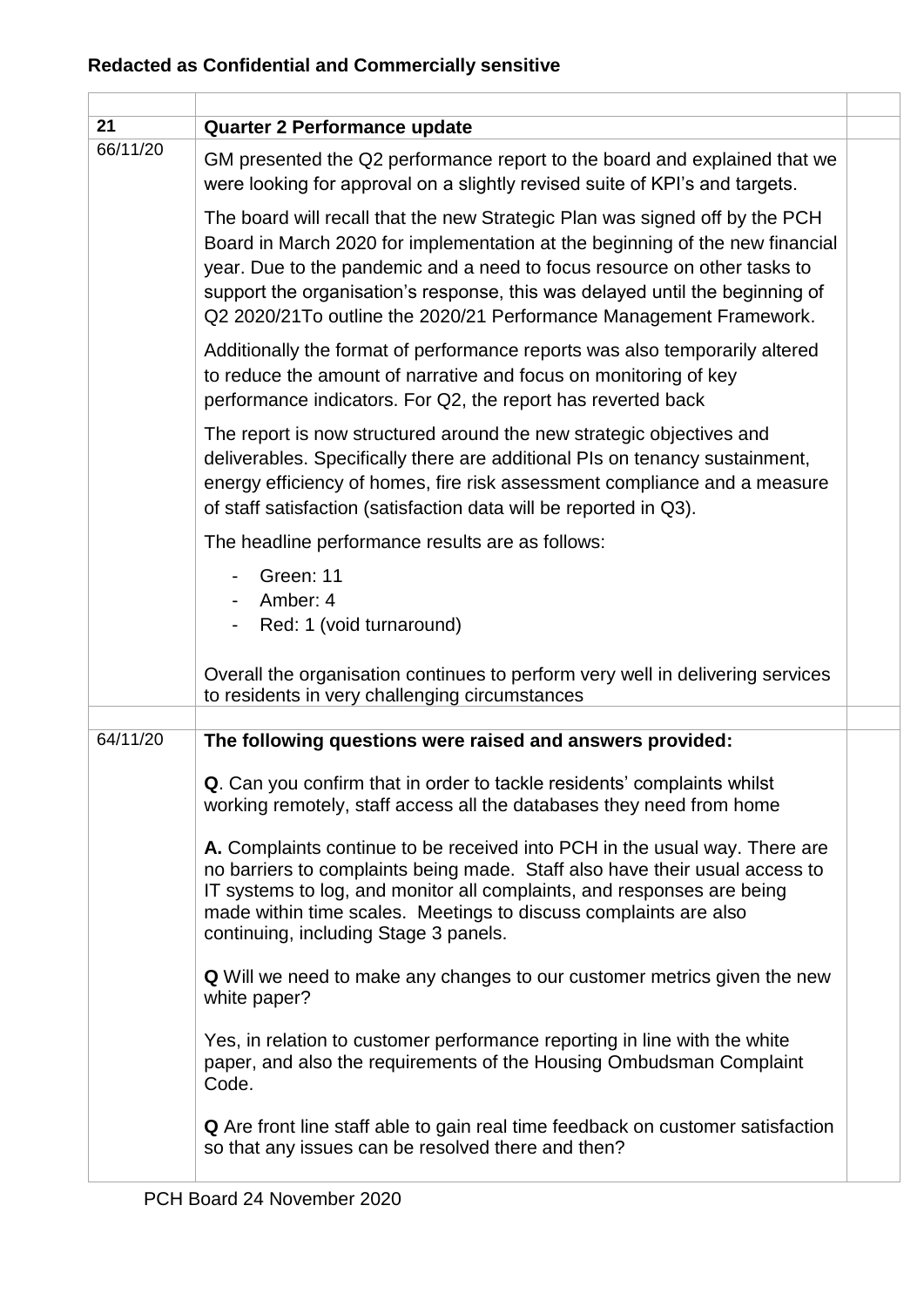|          | A. Real-time feedback is picked up via complaints and compliments usually<br>via the Contact Centre, and with the new introduction of the phone call<br>initially being made in response to a complaint this will also be real time<br>feedback. Any interaction with a resident can be a source of real time<br>feedback for example, Housing Management activities.                                                                                                                                                                                                 |
|----------|-----------------------------------------------------------------------------------------------------------------------------------------------------------------------------------------------------------------------------------------------------------------------------------------------------------------------------------------------------------------------------------------------------------------------------------------------------------------------------------------------------------------------------------------------------------------------|
| 65/11/20 | Q. Are individual performance metrics and rewards directly aligned to our<br>customer service aspirations? Do all staff have the tools they need to take<br>swift action                                                                                                                                                                                                                                                                                                                                                                                              |
|          | A. Rewards and performance metrics are not aligned. We record and review<br>all compliments; these are shared with managers and in turn staff by letters<br>of commendation etc and these are reported to CFC                                                                                                                                                                                                                                                                                                                                                         |
|          | Customer service levels are discussed at all levels during 1:1 meetings.<br>There is no formal reward programme in place however there are ways to<br>communicate and celebrate good performance via e-cards on the Jannet<br>portal which are visible to the whole organisation and mentions in news<br>articles when staff go above and beyond to achieve excellent feedback from<br>residents.                                                                                                                                                                     |
|          | Across the organisation customer satisfaction surveys are conducted<br>throughout each month and are currently reported monthly in arrears. When<br>a resident expresses dissatisfaction, this is followed up so that we have an<br>understanding of why the resident is dissatisfied and where possible, steps<br>are taken to rectify the situation and / or ensure it does not recur. Some<br>satisfactions surveys, for example those relating to major works, are carried<br>out face to face so that any issues can be discussed immediately and dealt<br>with. |
| 66/11/20 | Q How many Plumer House tenants have we lost due to the current public<br>health crisis? Are we aware of any possible future tenant departures from<br>Plumer? What is a possible impact upon income in future?                                                                                                                                                                                                                                                                                                                                                       |
|          | A. No tenants have left Plumer House as a result of the pandemic although<br>we have one tenant who is moving to smaller area. None of the tenants have<br>advised us of any plans to leave Plumer House, and we have a new tenant<br>moving in in the New Year.                                                                                                                                                                                                                                                                                                      |
|          | The combination of the tenant moving to a smaller area and the new tenant<br>moving in means that there is no impact on projected income. Prior to the<br>second lockdown, most of the tenants had staff back in their offices (albeit<br>with reduced numbers).                                                                                                                                                                                                                                                                                                      |
|          | The addition of Fire Risk assessment Compliance to KPI's was welcomed<br>and clarify was provided on how the board can gain assurance that these<br>have been completed which includes that Annual fire & H&S report and the<br>publishing of the Fire Risk Assessments on our Website to promote<br>transparency.                                                                                                                                                                                                                                                    |
|          |                                                                                                                                                                                                                                                                                                                                                                                                                                                                                                                                                                       |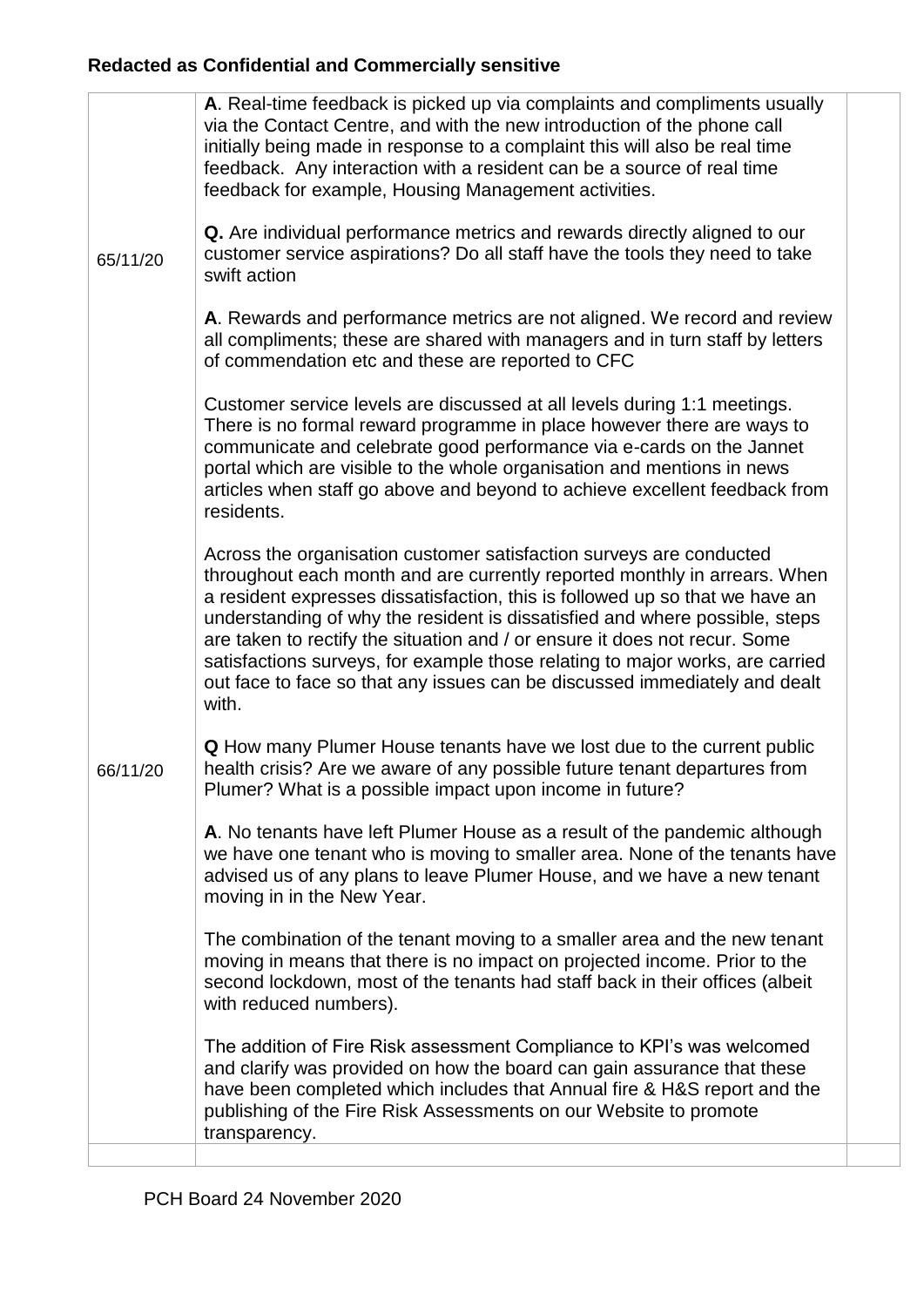

PCH Board 24 November 2020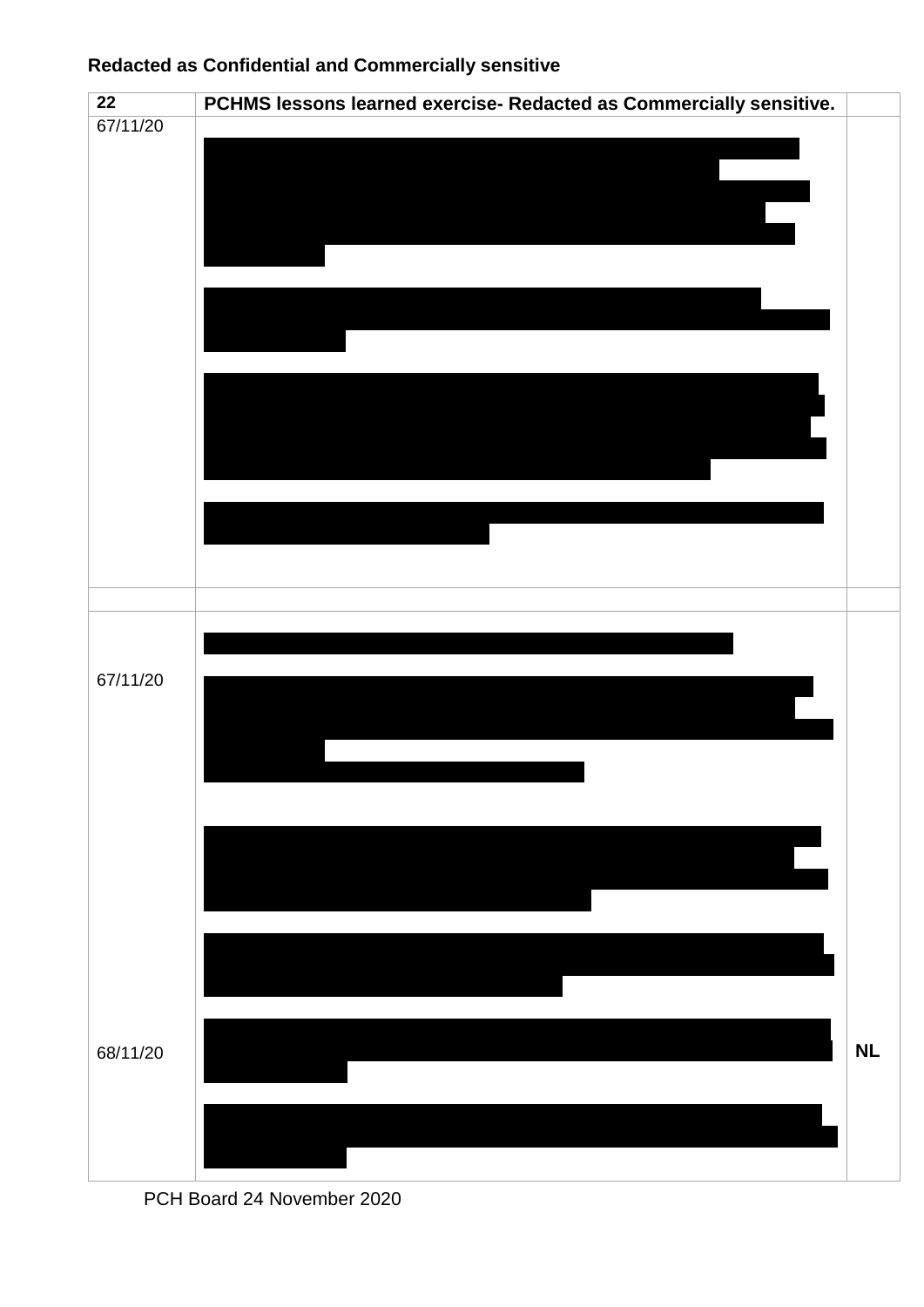| 70/11/20 |                                                                                                                                                                                                                                                                                                                                                                                                                                                                                                                                                                                  |           |
|----------|----------------------------------------------------------------------------------------------------------------------------------------------------------------------------------------------------------------------------------------------------------------------------------------------------------------------------------------------------------------------------------------------------------------------------------------------------------------------------------------------------------------------------------------------------------------------------------|-----------|
|          |                                                                                                                                                                                                                                                                                                                                                                                                                                                                                                                                                                                  |           |
|          |                                                                                                                                                                                                                                                                                                                                                                                                                                                                                                                                                                                  |           |
| 71/11/20 | The Board:                                                                                                                                                                                                                                                                                                                                                                                                                                                                                                                                                                       |           |
|          | 1. Noted the conclusions drawn in the report                                                                                                                                                                                                                                                                                                                                                                                                                                                                                                                                     |           |
|          | 2. Noted the recommendations contained in the report                                                                                                                                                                                                                                                                                                                                                                                                                                                                                                                             |           |
| 23       | <b>Governance effectiveness</b>                                                                                                                                                                                                                                                                                                                                                                                                                                                                                                                                                  |           |
| 72/11/20 |                                                                                                                                                                                                                                                                                                                                                                                                                                                                                                                                                                                  |           |
|          | The Regulatory Framework requires that Boards should assess the<br>effectiveness of their governance arrangements at least once a year. This<br>report contains that assessment, and highlights the work that has taken<br>place during the period. Having robust effective Governance in place<br>becomes even more important during situation like the pandemic to ensure<br>that as registered providers we have governance arrangements in place so<br>we can still deliver our objectives as an organization and the report<br>highlighted this to the board for assurance. |           |
|          |                                                                                                                                                                                                                                                                                                                                                                                                                                                                                                                                                                                  |           |
|          | The following questions were raised and answers provided:                                                                                                                                                                                                                                                                                                                                                                                                                                                                                                                        |           |
| 73/11/20 | <b>Q</b> Should we review governance arrangements given the new NHF code?                                                                                                                                                                                                                                                                                                                                                                                                                                                                                                        |           |
|          | A. An assessment against the new Code of Governance is underway, with a<br>view to reporting against compliance and identifying any gaps at February<br>Board. The review of the Code will throw up a number of questions for<br>discussion. It is likely that there will be some more in depth discussions on<br>parts of the Code at the Board Away day in February.                                                                                                                                                                                                           | <b>BP</b> |
| 74/11/20 | <b>Q.</b> When are we likely to review the effectiveness of committees (as required<br>by the NHF governance code)?                                                                                                                                                                                                                                                                                                                                                                                                                                                              | <b>BP</b> |
|          | A. The assessment will take place next year. At the moment the plan is to do<br>this in early summer, with a view to reporting to Board in July.                                                                                                                                                                                                                                                                                                                                                                                                                                 |           |
|          | <b>Q.</b> Have we considered a Nominations Committee which could provide<br>oversight and support on succession planning, talent management and<br>progress on diversity and inclusion?                                                                                                                                                                                                                                                                                                                                                                                          |           |
| 75/11/20 | A. We could look at what is reported to each Committee as part of the<br>effectiveness assessment next year. For example, there is potential for the<br>Remuneration Panel to become a Remuneration and Nominations<br>Committee – which could have oversight of succession planning – this<br>currently is within the remit of Audit and Risk Committee.                                                                                                                                                                                                                        | <b>BP</b> |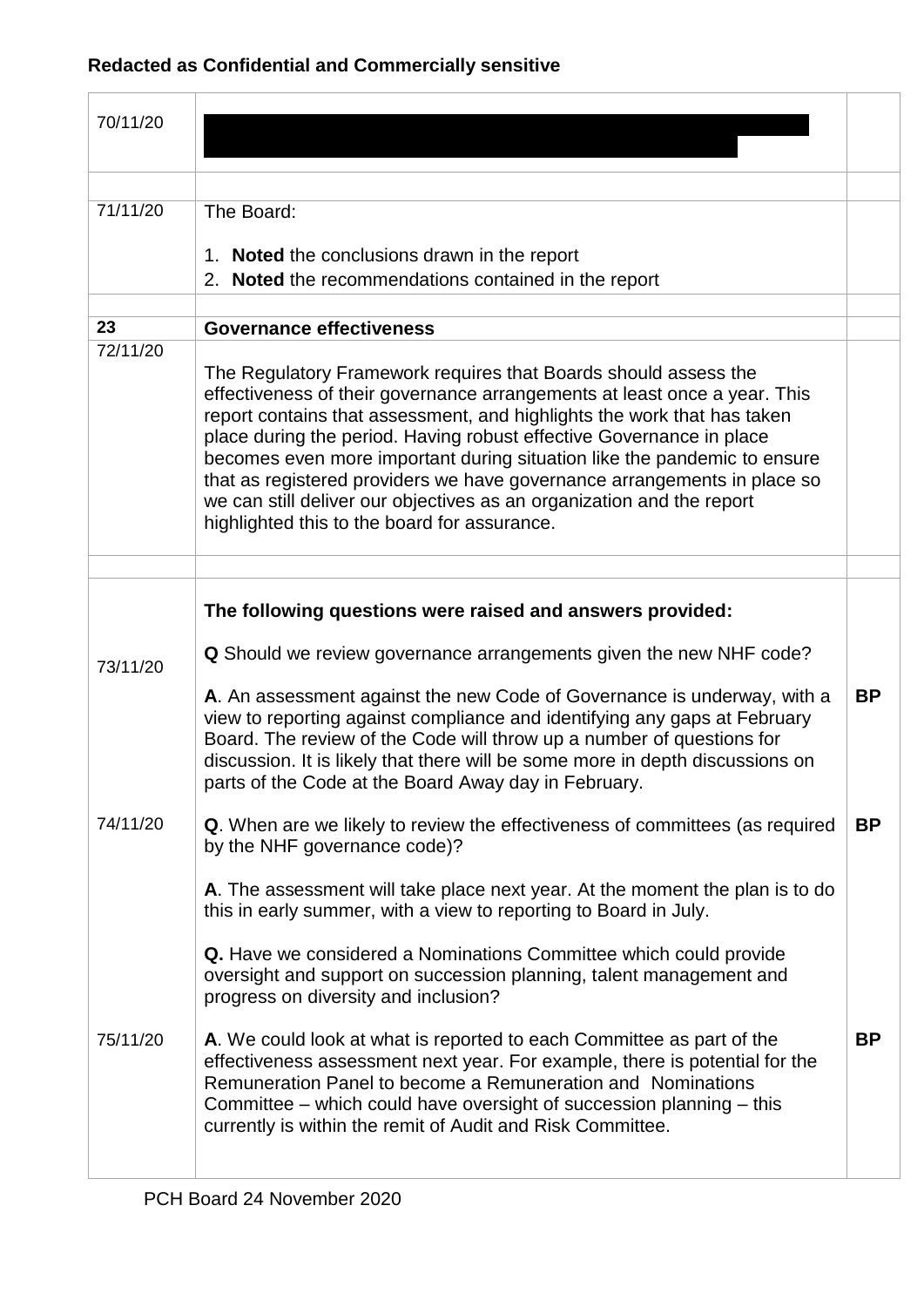|          | Q. When will we see proposals on the future governance structure for PCHR<br>and its relationship to the rest of the business?                                                                                                                                                                                                                                                                                                                                                                                                                                                                                                                                                                                                                                                                                                        | <b>BP</b> |
|----------|---------------------------------------------------------------------------------------------------------------------------------------------------------------------------------------------------------------------------------------------------------------------------------------------------------------------------------------------------------------------------------------------------------------------------------------------------------------------------------------------------------------------------------------------------------------------------------------------------------------------------------------------------------------------------------------------------------------------------------------------------------------------------------------------------------------------------------------|-----------|
| 76/11/20 | A. The reviewed terms of reference for the PCH Regeneration Board are<br>planned to go to Board in February.                                                                                                                                                                                                                                                                                                                                                                                                                                                                                                                                                                                                                                                                                                                          |           |
| 77/11/20 | Q. How do we recruit to resident task and finish groups, and ensure diversity<br>in those we recruit?<br>During autumn and winter 2019 we recruited to the first, pilot, Resident<br>Review Task and Finish Group and we aim to recruit to the second group in<br><b>Spring 2021.</b>                                                                                                                                                                                                                                                                                                                                                                                                                                                                                                                                                 |           |
|          | A. There were a range of factors considered at the planning stages of<br>recruitment to the pilot Task and Finish Group. The approach was as<br>follows:                                                                                                                                                                                                                                                                                                                                                                                                                                                                                                                                                                                                                                                                              |           |
|          | Flexibility of location and timing of meetings offered to participants.<br>The location, days, dates, and timing of meetings were not decided in<br>advance, they were agreed with participants.<br>Flexibility of involvement method offered. Interested residents could<br>contribute to the Resident Review in person as a Task and Finish<br>Group member, by post, by phone, online, or in person at a Focus<br>Group or by speaking to a staff member. This enabled participants<br>who had very limited time available or who would prefer not to be part<br>of the Task and Finish Group meetings to get involved.<br>A range of support to participate in Task and Finish Group meetings,<br>which on this occasion included transport and transport costs, care<br>costs, refreshments, support around a medical condition. |           |
|          | Recruitment to the Resident Review was undertaken as follows:                                                                                                                                                                                                                                                                                                                                                                                                                                                                                                                                                                                                                                                                                                                                                                         |           |
|          | Information and an invitation to get involved was sent directly to the<br>514 members of our Armchair Advisors group.<br>The opportunity was promoted online and on social media.<br>Information was cascaded to frontline staff and teams.<br>Communities Team promoted the opportunity to residents groups and<br>residents who they are in contact with, face to face and remotely.                                                                                                                                                                                                                                                                                                                                                                                                                                                |           |
|          | <b>Q</b> Could we have some more details on the areas of good practice in the<br>NHF Code of Conduct that we should consider?                                                                                                                                                                                                                                                                                                                                                                                                                                                                                                                                                                                                                                                                                                         |           |
| 78/11/20 | A. An example would be publishing the Board register of interest on the<br>website (we are working towards that). A paper on the NHF Code of Conduct<br>will be brought to a future board meeting                                                                                                                                                                                                                                                                                                                                                                                                                                                                                                                                                                                                                                     |           |
| 79/11/20 | Whilst the level of questioning and challenge at Board meetings has<br>increased, it was suggested that the Board should have a further discussion<br>to review whether this should continue to be an area of focus and whether<br>there was anything else they needed to consider. It was noted that it is<br>particularly difficult do this when meeting virtually. It was suggested that this<br>could be part of a wider discussion at the Board Away day.                                                                                                                                                                                                                                                                                                                                                                        | <b>BP</b> |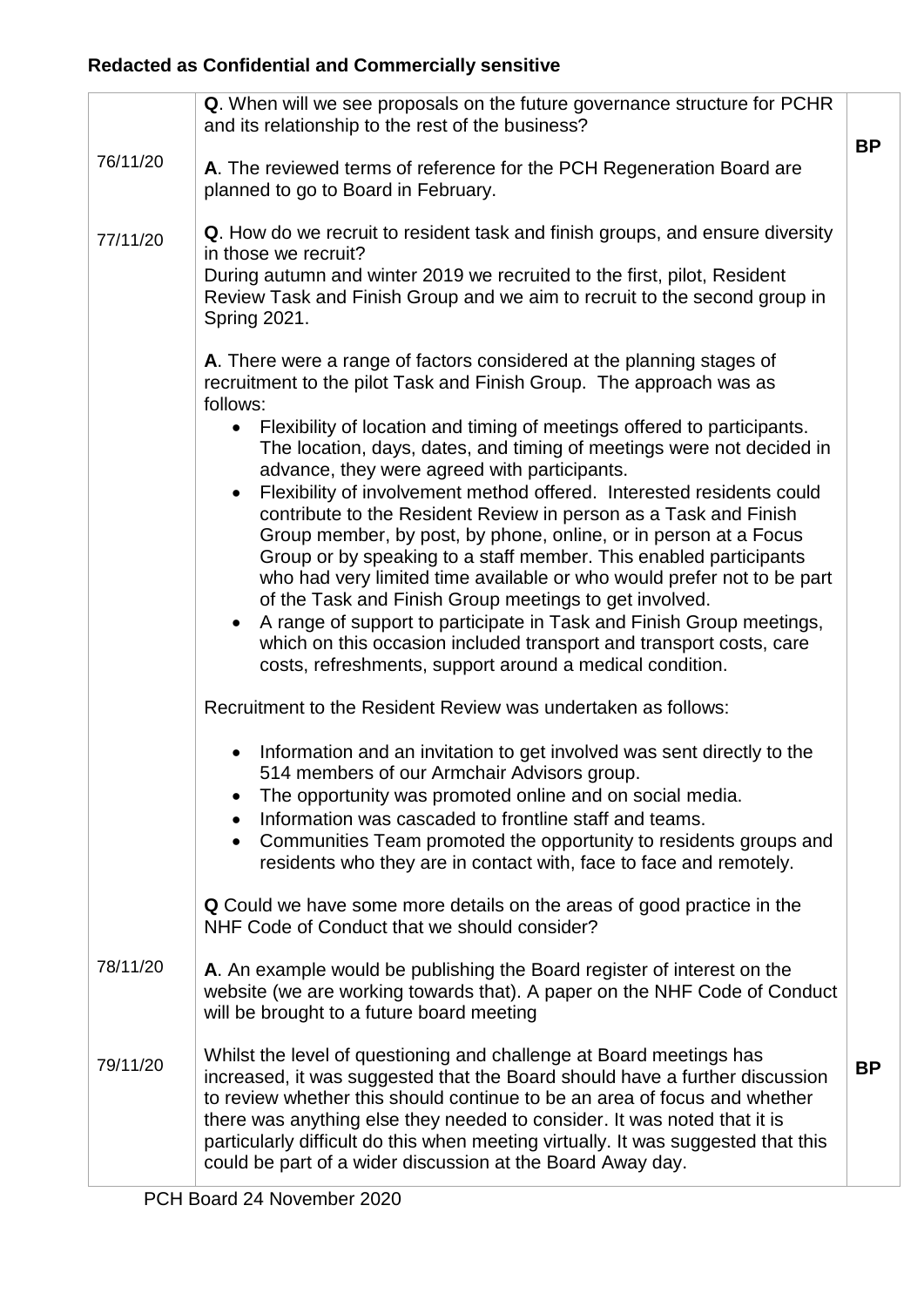$\overline{\Gamma}$ 

T

| 80/11/20 | It was also suggested that the introduction of Committee/subsidiary Chairs<br>introducing items referred on to main Board could have been included in the<br>report, and that this should be reviewed at some point to ensure Board is<br>happy with this arrangement. It was agreed that Board members will have<br>this opportunity the next few months - possibly as part of the Committee<br>effectiveness review. | <b>BP</b> |
|----------|------------------------------------------------------------------------------------------------------------------------------------------------------------------------------------------------------------------------------------------------------------------------------------------------------------------------------------------------------------------------------------------------------------------------|-----------|
|          |                                                                                                                                                                                                                                                                                                                                                                                                                        |           |
| 81/11/20 | The Board:                                                                                                                                                                                                                                                                                                                                                                                                             |           |
|          | 1. Agreed the assessment contained within the report<br>2. Noted that the statistical returns to the RSH have been made ahead of the<br>relevant deadlines                                                                                                                                                                                                                                                             |           |
| 24       |                                                                                                                                                                                                                                                                                                                                                                                                                        |           |
| 82/11/20 | <b>Board and Committee membership</b>                                                                                                                                                                                                                                                                                                                                                                                  |           |
|          | The report details the proposed changes to committee membership.                                                                                                                                                                                                                                                                                                                                                       |           |
|          | The two new Board members have completed a skills profile and these have<br>been added to the Board skills matrix is also attached to this report.                                                                                                                                                                                                                                                                     |           |
| 83/11/20 | That the Board:                                                                                                                                                                                                                                                                                                                                                                                                        |           |
|          | 1) Agreed the proposed changes to the Committee membership.<br>2) Agreed the updated skills matrix for the Board and consider whether<br>the overall requirements in each of the skills blocks have been met.                                                                                                                                                                                                          |           |
| 25       | <b>CEO update- Redacted as Confidential</b>                                                                                                                                                                                                                                                                                                                                                                            |           |
| 84/11/20 | The report informs the Board of the key pieces of work being currently<br>undertaken across the business and in preparation for future Board<br>meetings.                                                                                                                                                                                                                                                              |           |
|          |                                                                                                                                                                                                                                                                                                                                                                                                                        |           |
| 85/11/20 |                                                                                                                                                                                                                                                                                                                                                                                                                        |           |
|          |                                                                                                                                                                                                                                                                                                                                                                                                                        |           |
| 86/11/20 |                                                                                                                                                                                                                                                                                                                                                                                                                        |           |
|          |                                                                                                                                                                                                                                                                                                                                                                                                                        |           |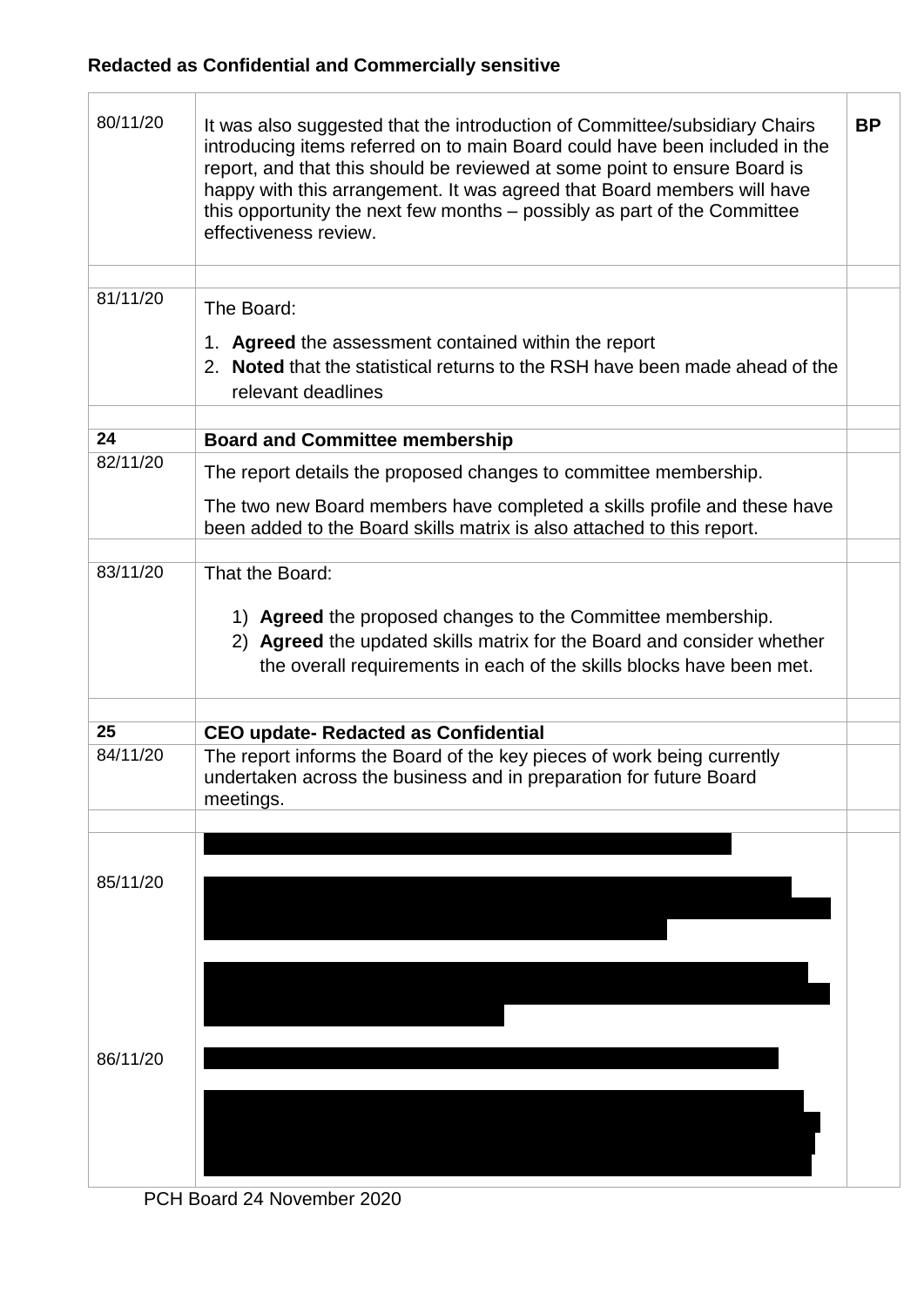

| 87/11/20                                                       |                                                  |                    |
|----------------------------------------------------------------|--------------------------------------------------|--------------------|
| 88/11/20                                                       |                                                  |                    |
| 89/11/20                                                       |                                                  | D<br>of<br>H&<br>N |
|                                                                | Meeting closed at 18:35                          |                    |
|                                                                | Date of Next Meeting Thursday 4th February 2021. |                    |
|                                                                |                                                  |                    |
| Nick Lewis - Chair Date 16 December 2020<br>Signature          |                                                  |                    |
| Belinda Pascoe, Head of Governance<br>Certified as a true copy |                                                  |                    |

Date….16 December 2020